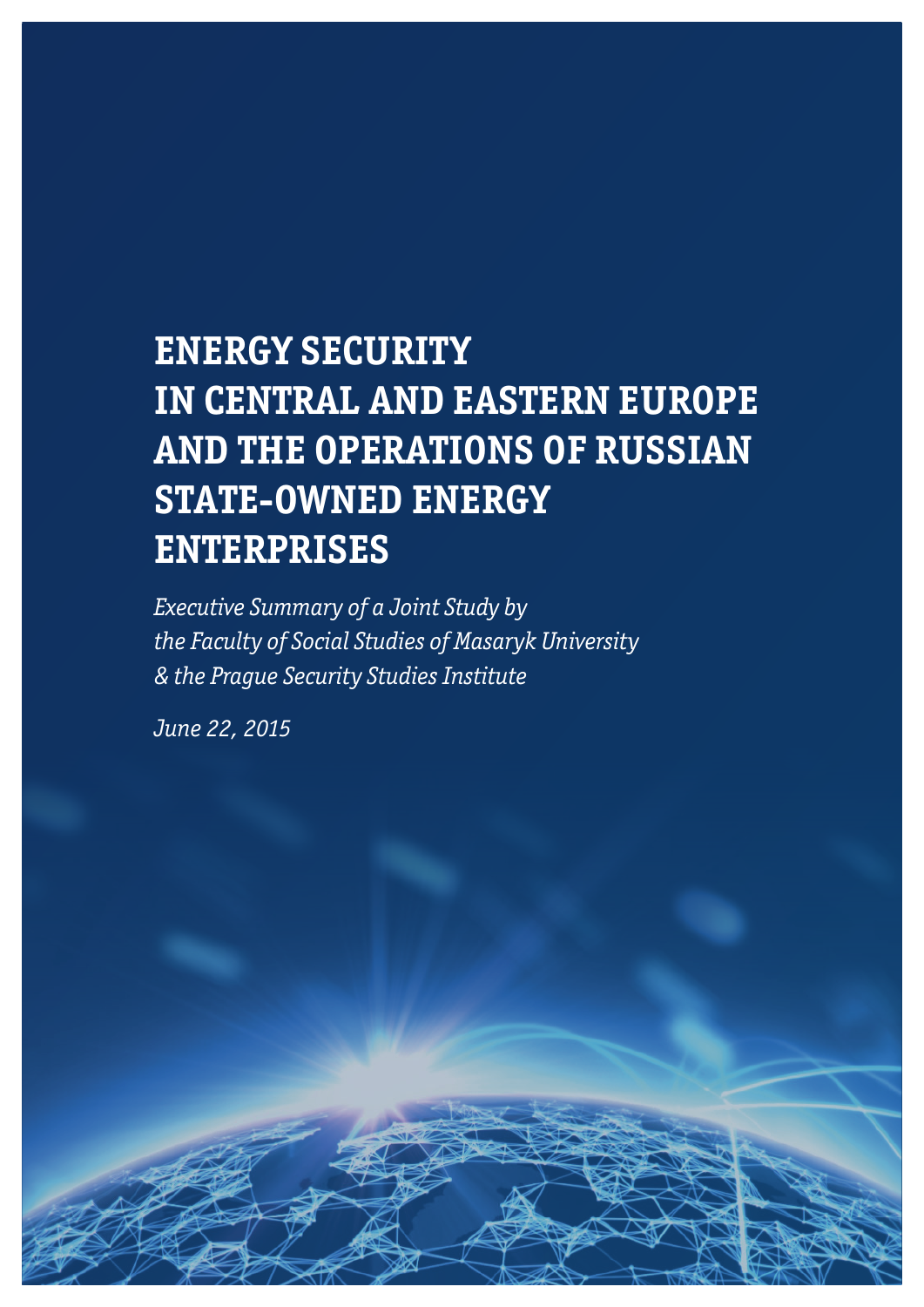# **ENERGY SECURITY IN CENTRAL AND EASTERN EUROPE AND THE OPERATIONS OF RUSSIAN STATE-OWNED ENERGY ENTERPRISES**<sup>1</sup>

#### **JOINT STUDY OF THE FACULTY OF SOCIAL STUDIES, MASARYK UNIVERSITY AND THE PRAGUE SECURITY STUDIES INSTITUTE**

# **EXECUTIVE SUMMARY**

The Ukraine crisis has not only challenged NATO's security architecture and mission, but has provided the impetus to take stock of future energy development in Central and Eastern Europe (CEE) and dependencies on key Russian state-owned energy enterprises, notably Gazprom and Rosatom. These and other Russian energy enterprises (e.g. Rosneft) have been many times accused of being strategic tools or levers of the Kremlin in the past and such allegations are now arising once again.

Both Gazprom and Rosatom play a substantial role in the energy sector of the CEE and the behavioural characteristics of these companies – shuttling between the commercial and strategic – forms the basis of most of the concerns referenced in this report. Gazprom holds the dominant position in the natural gas sectors of the majority of CEE countries, relying on Russian gas for more than 75% of their consumption and several even 100% dependent. Given the importance of natural gas for industry and heating, where any supply curtailments can have a cascading, negative impact, disputes over Russian gas deliveries have periodically caused market disruption and political controversy. These concerns were demonstrated during the 2006 and 2009 Russian gas supply crises and again by the role they played in the course of the current Ukraine conflict.

In the nuclear sector, Rosatom is positioned as the dominant provider of nuclear technology and fuel supplies to the region, in large part stemming from the Soviet legacy in CEE countries. Compounding this challenge, nuclear energy is one of the major sources of power generation in CEE. Given the longtime, near monopoly of Russian nuclear technology/design in the region and plans to expand further the nuclear capacity of select CEE countries, the sector requires careful monitoring from both a technical and security-minded perspective. The behaviour of these Russian energy giants in Asia was also examined, due to the region's rise to be the new centre of gravity in the global energy environment and, as such, can offer valuable comparisons to the conduct of these companies in CEE.

This study is principally designed to evaluate the operations and behavioural characteristics of these two Russian state-owned enterprises (SOEs) in the gas and nuclear sectors of Central and Eastern Europe and assess whether Gazprom and Rosatom subscribe to specific patterns of conduct with regard to this business environment. If so, what are the determining factors of such behaviour and to what extent are these entities "politicized" as tools of Russian foreign and security policy.

The CEE countries examined were as follows: the Czech Republic, Slovakia, Poland, Hungary, Bulgaria, Romania, Latvia, Lithuania, Estonia, Ukraine, Belarus and Moldova. These countries offer an extensive,

<sup>1</sup> This executive summary is a part of a comprehensive study that will be published in the fall of 2015.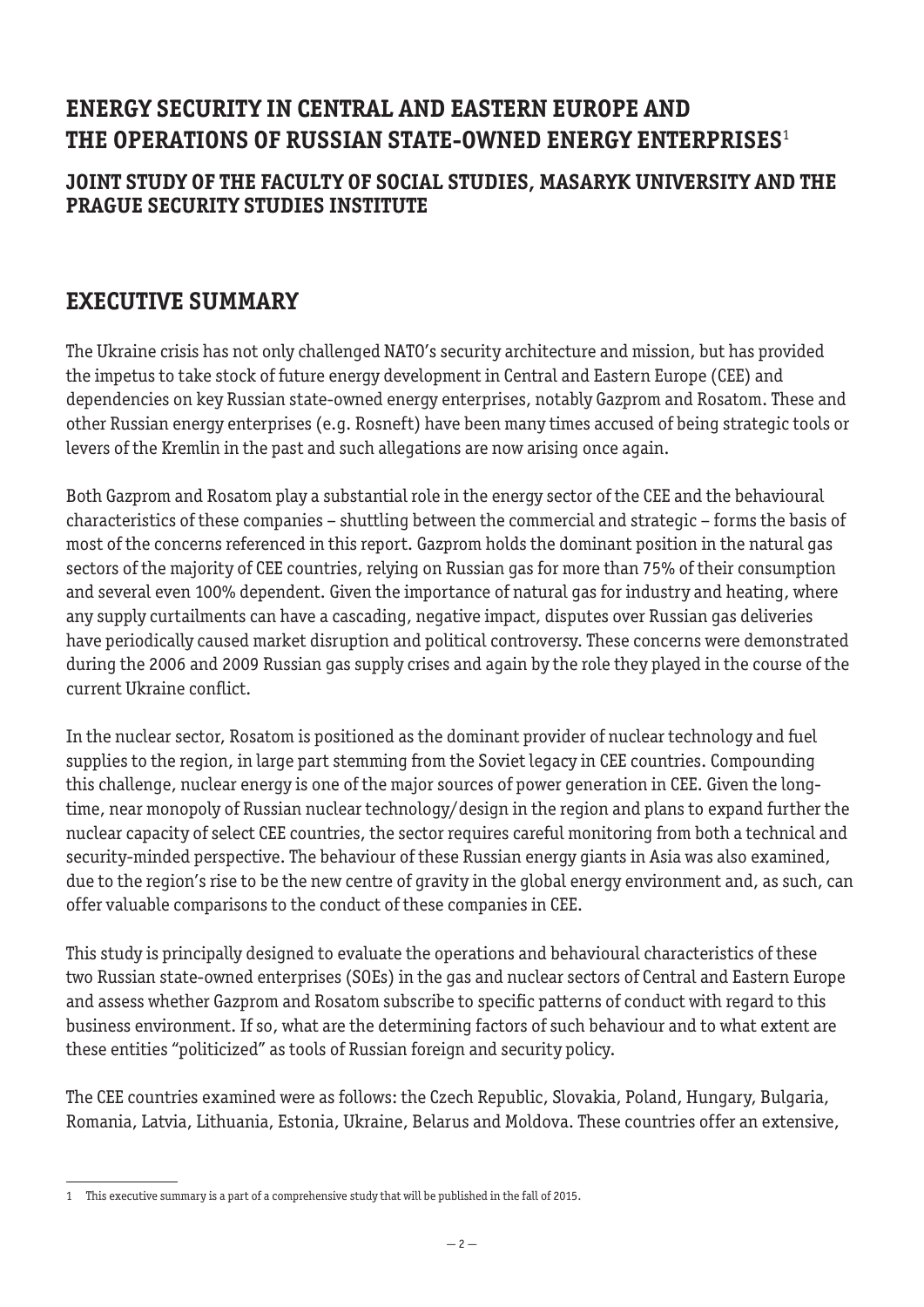heterogeneous population of cases bound by a common history under the yoke of the Soviet Union and in a geographical area that Russia stubbornly, and sometimes maliciously, perceives as its sphere of influence. These countries have different characteristics in terms of the internal structure of their economies, energy mixes, foreign policy priorities, import dependence and membership in international organizations. This rather wide spectrum of characteristics enabled the research team to gather enough evidence to describe Gazprom's behaviour in various energy and political environments.

To meet the goals of the study, the following hypothesis was formulated: *"Russian state-owned energy companies in the natural gas and nuclear sectors act in order to maximize their influence and market share in CEE markets and strengthen Russian geopolitical leverage and positioning in this region."* This hypothesis was addressed separately for the natural gas and nuclear sectors. A secondary goal was to identify the behavioural determinants of these Russian SOEs and how they differ according to various environments. Chapters providing an overview of the Asian gas and nuclear sector were also included to address the growing energy-related importance of this region and its attractiveness to major energy contractors, especially Russian energy SOEs. This regional analysis therefore offers a valuable set of comparisons with respect to Moscow's energy strategies and broader national interests.

The core of the study is comprised of a series of case studies involving each country under scrutiny. To facilitate this formidable task, the research team developed specific tools. For the nuclear sector, the team developed a set of specific research questions to help unearth the potential risks associated with each stage of the nuclear fuel cycle. For the gas sector a theoretical model of strategically-motivated behaviour was constructed. It was an ideal or standardized behavioural model characterized by a set of features and their real-world applications (i.e. indicators). The research team was searching for evidence of these indicators in attempting to answer the question of to what extent Gazprom and its subsidiaries subscribe to a strategic approach in individual cases.

Due to the enormous amount of data collected and processed by the research team and the flexibility of the research models employed, this study can be a resource for policy practitioners and decision-makers and can also be further developed and updated simply by adding new data.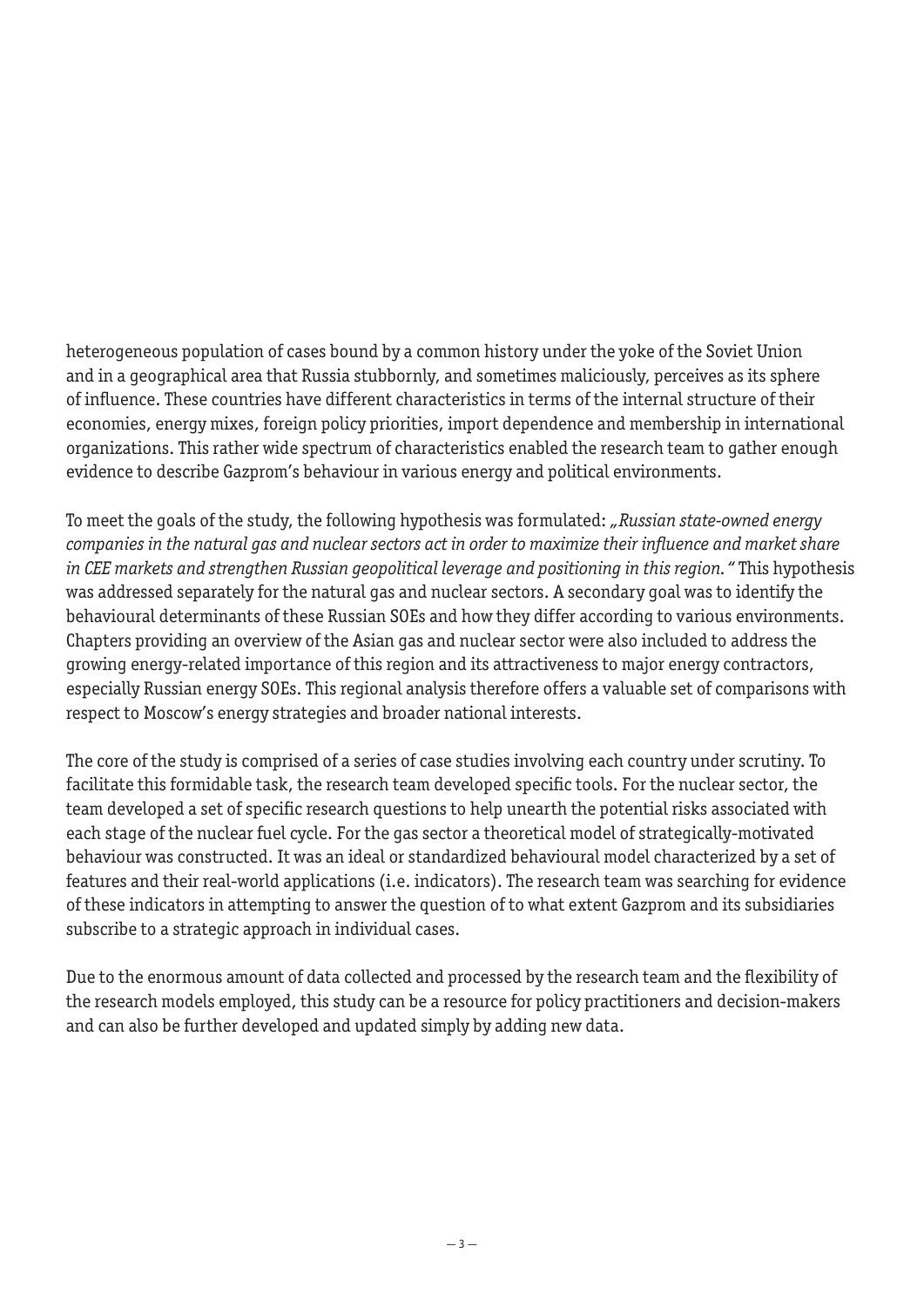# **SUMMARY ASSESSMENT OF THE NUCLEAR SECTOR**

The nuclear energy sector has a number of structural differences when compared to crude oil, natural gas or coal; most typically it is not dependent on certain infrastructure and the uninterrupted flow of energy supplies. These wide differences, including safety and other technical concerns, alter the behaviour of commercial actors in this space and make it somewhat more difficult to detect strategically motivated behaviour. Accordingly, the research team developed a specific approach to assess the potential risks associated with three different stages of the nuclear plant life-cycle: **(1) the initial stage when the plant is being planned and financing is being secured**; **(2) the three sub-stages of the nuclear fuel cycle**; and **(3) the final stage which is the decommissioning of the facility**. In the case of nuclear fuel, its origin, supply sources, usage and waste management were taken into account. The following Table summarizes the key points within each examined stage. The main findings of this exercise are below.

| <b>QUESTIONS</b>                                                                                                                             | <b>STAGE OF THE NUCLEAR</b><br><b>CYCLE</b> |
|----------------------------------------------------------------------------------------------------------------------------------------------|---------------------------------------------|
| Is there a nuclear production capacity present in the country?                                                                               | Fuel cycle - service period                 |
| Is there a project to expand capacity? What is the status of the project?                                                                    | Initial stage                               |
| How was the project procured?                                                                                                                | Initial stage                               |
| Which contractor is in charge of the project?                                                                                                | Initial stage                               |
| How was the financing secured?                                                                                                               | Initial stage                               |
| Who is the operator of the facility?                                                                                                         | Fuel cycle - service period                 |
| Are there enough domestic experts to run the facility safely?                                                                                | Fuel cycle – service period                 |
| Who will be in charge of decommissioning the facility?                                                                                       | Decommissioning stage                       |
| Who provides nuclear fuel and under what conditions?                                                                                         | Fuel cycle - front end                      |
| What is the experience with the fuel being currently used? Is there any rationale or<br>path-dependency behind the current contract?         | Fuel cycle - service period                 |
| Is there any part of the nuclear fuel industry present in the country? If so, how does<br>it contribute to the country's nuclear fuel cycle? | Fuel cycle - front end                      |
| How is used fuel treated and disposed of and by who?                                                                                         | Fuel cycle - back end                       |

#### *Table 1: Criteria by Which the Nuclear Cycle Was Assessed*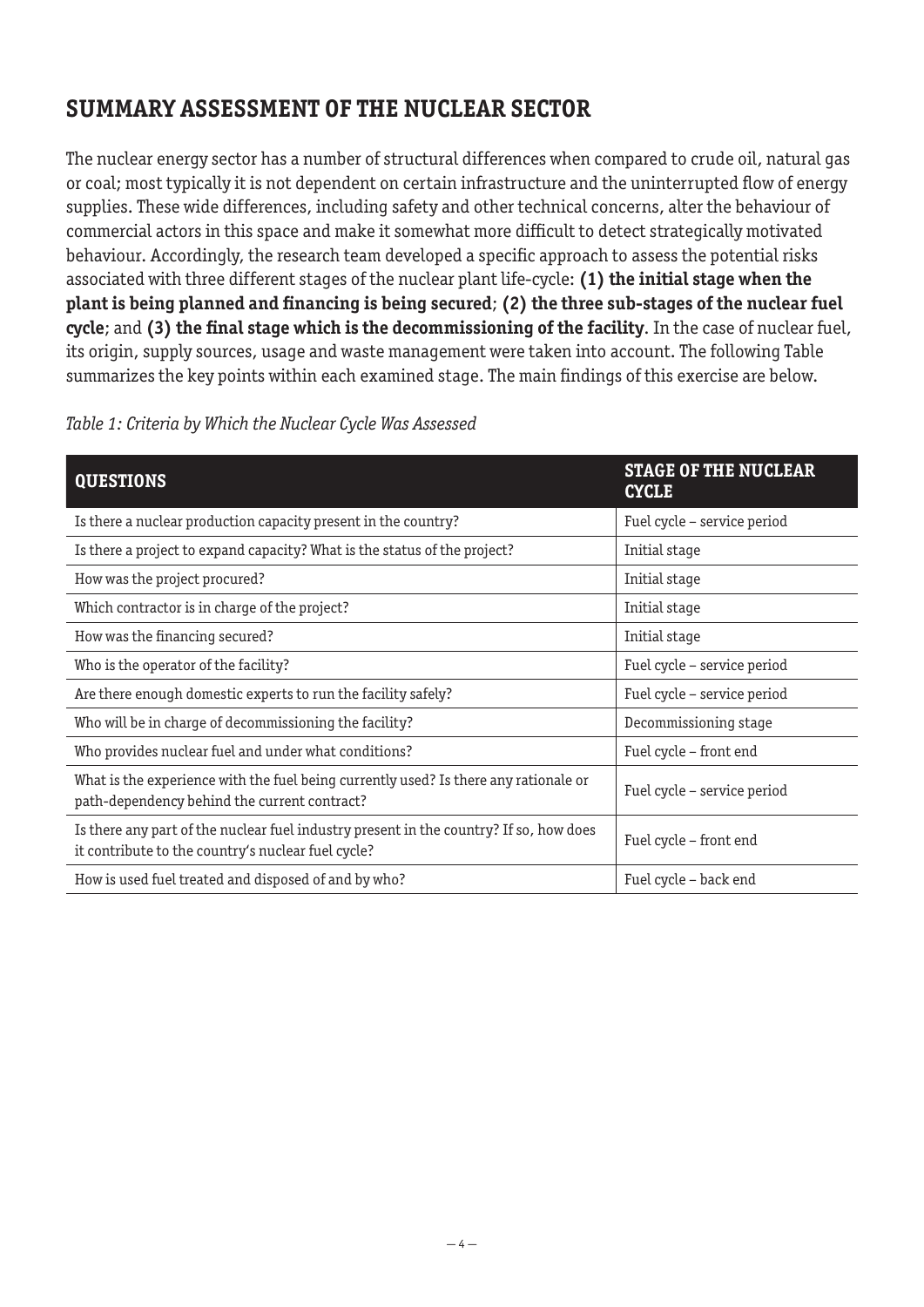# **THE STUDY'S KEY FINDINGS WITH RESPECT TO THE RUSSIAN NUCLEAR SECTOR WERE AS FOLLOWS:**

## **FINDING 1: ALL ROADS LEAD TO ROSATOM**

Although the research was aimed at the operations of Rosatom State Atomic Energy Corporation (Rosatom), the evidence shows Rosatom operating directly in only three countries (Bulgaria, Hungary and Slovakia). Rosatom is the contractor of a new nuclear power plant (NPP) only in Hungary. However, Rosatom's network of subsidiaries is extensive and the bulk of the Russian Federation's nuclear portfolio is executed through these subsidiaries which include, ZAO AtomStroyExport, OAO OKB Gidropress, OAO TVEL and others. The Table below helps illuminate the network of companies that ultimately reports to Rosatom.

| <b>COMPANY</b>                                     | <b>SHAREHOLDERS</b>                                        | <b>Share</b><br>$(\%)$ |
|----------------------------------------------------|------------------------------------------------------------|------------------------|
| Rosatom State Atomic Energy Corporation            | Government of Russian Federation                           | 100                    |
|                                                    | Rosatom State Atomic Energy Corporation                    | 78.5362                |
| ZAO AtomStroyExport                                | AO VPO Zarubezhatomenergostroy                             | 9.4346                 |
|                                                    | <b>OAO TVEL</b>                                            | 1.3303                 |
|                                                    | <b>0A0 Gazprombank</b>                                     | 10.6989                |
| 0A0 OKB Gidropress Experimental Design Bureau      | 0JSC Atomenergomash                                        | 100                    |
| <b>OAO TVEL</b>                                    | <b>OJSC Atomic Energy Power Corporation Atomenergoprom</b> | 100                    |
| <b>JSC NIAEP</b>                                   | OJSC Atomic Energy Power Corporation Atomenergoprom        | 100                    |
| JSC Atomic Energy Power Corporation Atomenergoprom | Rosatom State Atomic Energy Corporation                    | 100                    |
|                                                    | Rosneftegaz Group                                          | 27.63                  |
|                                                    | FGC UES Group                                              | 18.57                  |
|                                                    | Minorities*                                                | $16.65*$               |
| <b>JSC Inter RAO UES</b>                           | <b>INTER RAO Capital</b>                                   | 13.93                  |
|                                                    | Norilsk Nickel Group                                       | 13.21                  |
|                                                    | <b>VEB</b>                                                 | 5.11                   |
|                                                    | RusHydro Group                                             | 4.92                   |
|                                                    | OJSC Atomic Energy Power Corporation Atomenergoprom        | 80.6296                |
|                                                    | <b>CJSC AEM Leasing</b>                                    | 2.3673                 |
| 0JSC Atomenergomash                                | <b>INTERNEXCO GMBH</b>                                     | 9.0896                 |
|                                                    | OFEJSC Techsnabexport                                      | 2.8481                 |
|                                                    | LLC Energomashkompleks                                     | 0.0453                 |

#### *Table 2: Ownership Structure of Russian Nuclear Energy Companies*

\* Minority shareholdings include ZAO AtomStroyExport, OJSC Rosenergoatom Concern, Rosatom Securities Limited. All these companies are part of the Rosatom which owns a 13.42% stake in JSC Inter RAO UES through these minorities.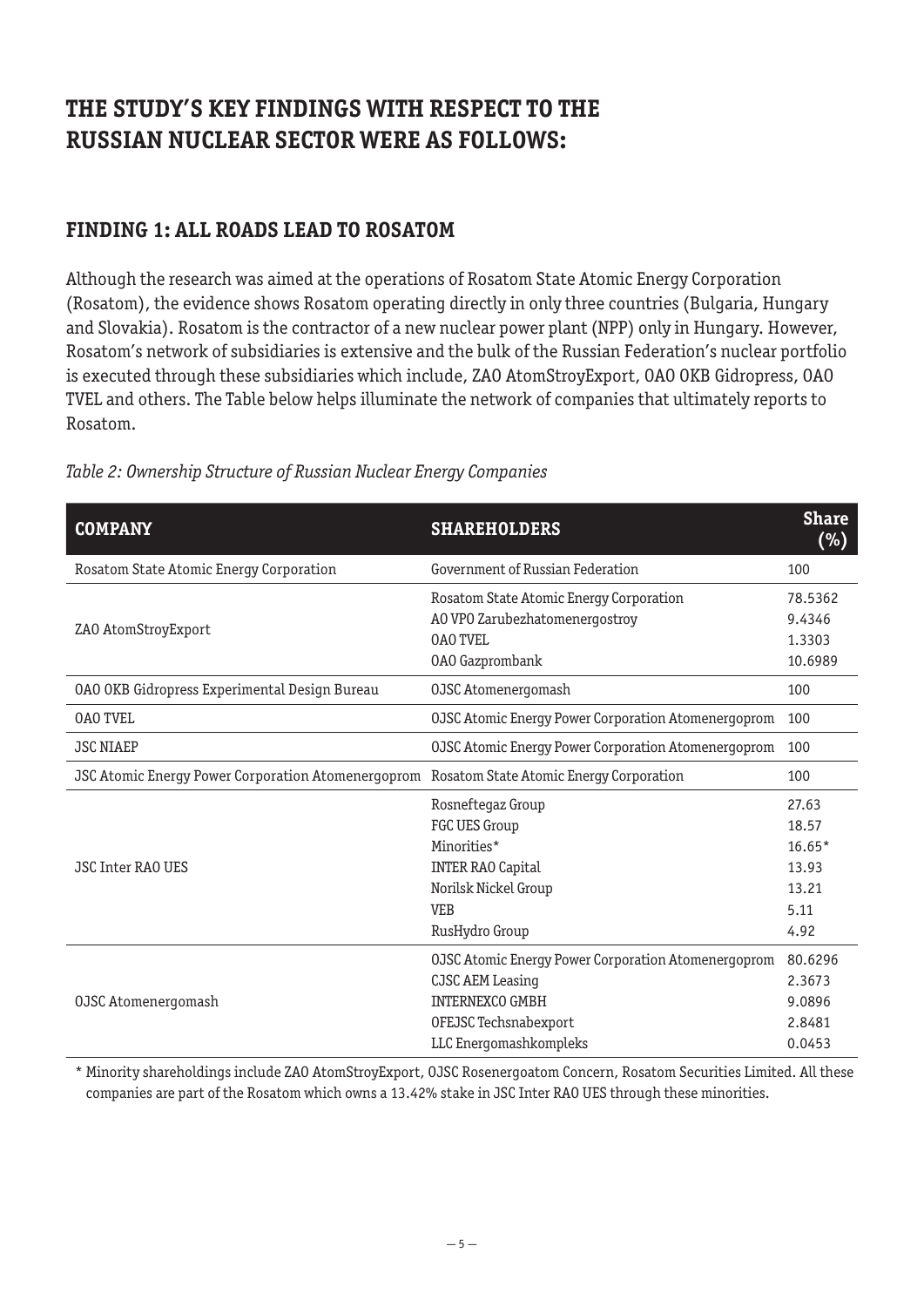# **FINDING 2: PATH DEPENDENCY IS AN IMPORTANT FACTOR**

Evidence of relatively strong path dependency was found in the nuclear sectors of the CEE countries. Of the twelve countries analyzed, six house a nuclear power plant on their soil and all plan to expand current capacity or construct new NPPs. The six countries referenced are Bulgaria, the Czech Republic, Hungary, Romania, Slovakia and Ukraine. Bulgaria proved to be an anomaly in that it has two VVER-1000 units in operation and yet awarded Westinghouse Electric Company LLC the contract for the construction of Kozloduy 7, despite previous experience with only Russian technology. All of the other countries referenced have followed the path dependency related to previously implemented nuclear technology.

Historical experience in the construction, commissioning and operation of reactors as well as downstream industries, education and training systems factor heavily in tender decisions. These past experiences are all tied to specific technologies and infrastructure, a powerful lever for Moscow. While it is generally the case that Rosatom is strongly advantaged in these tender scenarios, historical experience can also have the opposite effect.

The operating phase is also dependent on a sufficient number of well-trained staff able to operate the facility. The uninterrupted development of a country's nuclear sector can greatly assist in maintaining this vital know-how. From this perspective, securing operation of nuclear units within a country is often key to Rosatom's future business development for the contractor as well as the customer country's preferences.

# **FINDING 3: RUSSIAN NUCLEAR SOEs ADAPT TO THE SPECIFIC NEEDS AND CONDITIONS OF THE OPERATING COUNTRY**

The enormous cost of every NPP construction project makes such business extremely attractive for contractors given the limited number of such projects worldwide. The financial burden of such projects, however, often requires contractors to offer large-scale, low-cost financing packages in order to win tenders or be selected on a sole-source basis (i.e. with no tender process – a standard Russian sales goal). Smaller countries such as Slovakia, the Czech Republic and Hungary (not to mention the Baltic States) cannot hope to shoulder these multi-billion-dollar price-tags on their own. Quite understandably, in such situations contractors try to decrease the risk of financial loss or at least to secure their position in terms of future revenues by employing various financing schemes. In certain cases, they are also obliged to secure financing of the project appropriate to their share in the joint-venture as, for instance, in the case of Bulgaria.

Rosatom is a very flexible and adaptive entity when it comes to addressing the exact needs and conditions of the prospective sovereign client. Sales techniques and options that are widely accepted – and are also used by Russia – include: vendor investments (favored in the Czech Republic); strategic investment in the project itself (e.g. sharing the financial burden in exchange for a stake in the project and future (as took place for the Czech Temelín NPP and Romanian Cernavoda NPP); providing financial loans through national and/or private banks (as in the cases of the Bulgarian Kozloduy NPP, Ukrainian Khmelnitsky NPP and Hungarian Pakś NPP); and the turnkey option (exercised for the Belarusian Ostrovets NPP and the Slovakian Jaslovské Bohunice NPP). Indeed, Rosatom was the first contractor to arrange payment for the entire construction phase of an NPP project.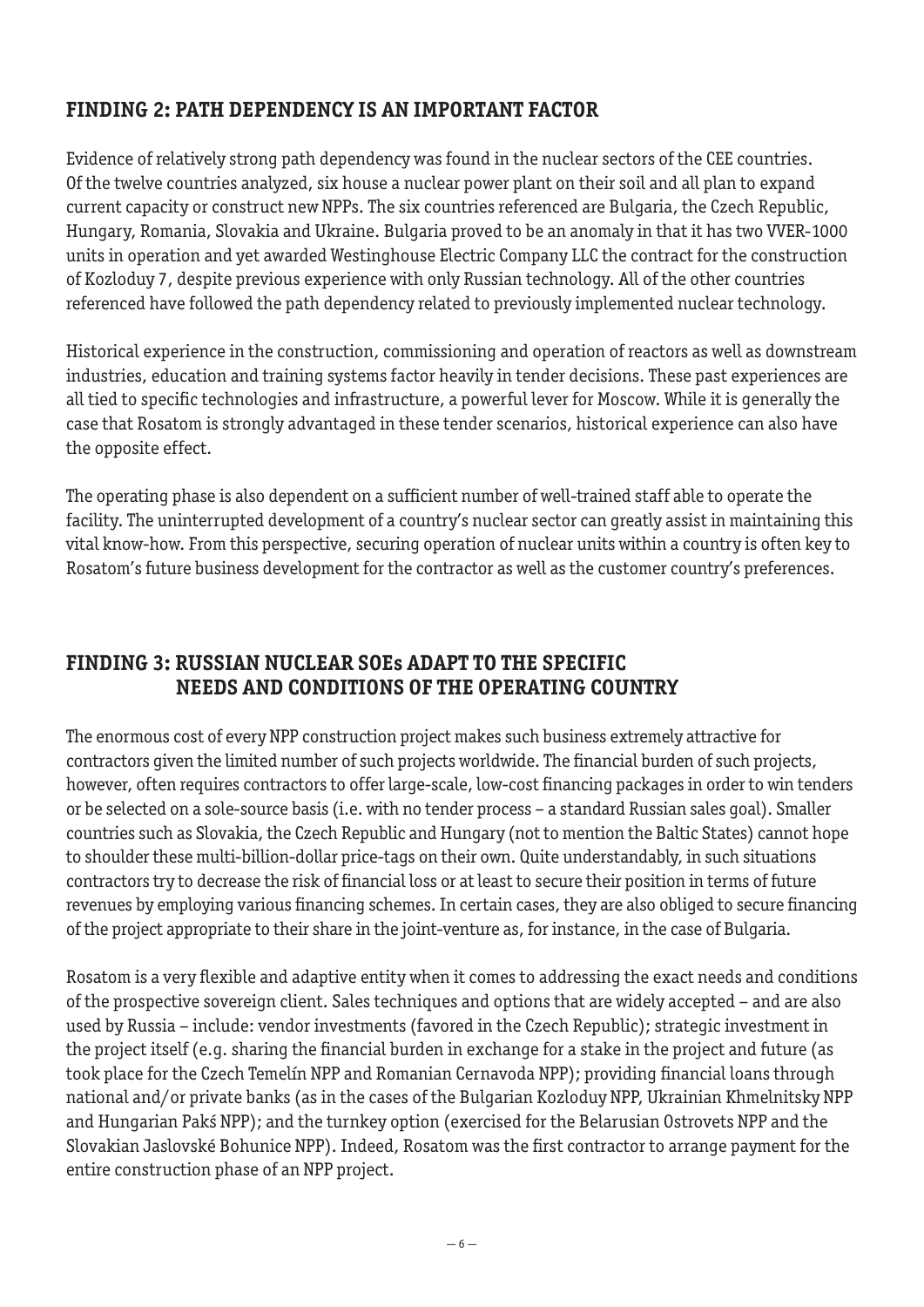Quite recently a new type of contract has been introduced to the nuclear industry, namely the "Build-Own-Operate" (BOO) model or "Build-Own-Operate-Transfer" (BOOT). Rosatom markets this type of contract to "newcomers" that require an elaborate support structure. This sales model was applied in the case of Turkey's Akkuyu NPP, which will be that country's first nuclear power generating facility. In the BOO model, the contractor builds the plant and also operates it, while serving as the principal owner. Although it defies logic at some level, in effect, to turn over a strategically-sensitive national asset like a nuclear power complex to another country – particularly one like Russia – some states are content, via the BOO model, to exchange favorable financing for merely hosting the facility on its soil.<sup>2</sup>

Among the several potential dangers of this scheme include the sovereign client becoming a "hostage" of the contractor who will be operating the facility. The popular view, however, is that the contractor would never abuse its position, as it could estrange potential future clients. This is especially true given the fact that Russians claim the BOO scheme is the best way to attract newcomers to the nuclear club.

The problem here is that the prospect of future business does not always deter Moscow from taking geopolitical action in the nuclear sector. For example, on March 5, 2014, both Russian Deputy Prime Minister Rogozin and President Putin publicly threatened Ukraine with a cut-off of Russian nuclear fuel if it continued down the path toward an EU Association Agreement. Even though the President of Rosatom, Sergei Kiriyenko, later refuted this possibility, it proved that such nuclear disruption was on the Kremlin's mind as a way to bludgeon Kiev into capitulation.

As mentioned, Rosatom operates through many different subsidiaries, in part to blur its identity, as illustrated in Finding 1. Although some of these subsidiaries were, no doubt, formed as a consequence of commercial circumstances, others were established to assist with Rosatom's reputational challenges.

# **FINDING 4: THE SECTOR IS STRONGLY DRIVEN BY ECONOMICS**

Generally, the nuclear sector offers limited opportunities to exert influence because of the specific nature of the sector itself which shapes the behavior of respective actors and provides a framework for operational interaction. In fact, it is primarily the economics of a nuclear power project, driven by extraordinarily high costs of construction and the longevity of the projects (e.g, as many as 30 years or more), that provides Russia, in particular, with substantial advantage in the bidding process. Few, if any, countries and/or companies are able to build and finance an entire nuclear power plant. This makes the initial stage, where financing and identifying a strategic partner takes place, crucial and simultaneously the most sensitive in terms of the potential influence that can be exerted by an external actor.

Given the limited amount of contracts in the nuclear sector and the revenue implications of each one, any attempt to use a nuclear contract as leverage on a particular country would cause substantial damage to any contractor's reputation. This fact diminishes the possibility of a nuclear contractor exerting political pressure over a sovereign client, as contractors with damaged reputations would find themselves in a

<sup>2</sup> Under the "Build-Own-Operate-Transfer" variant the facility is transferred to the state after certain, previously agreed, period of time.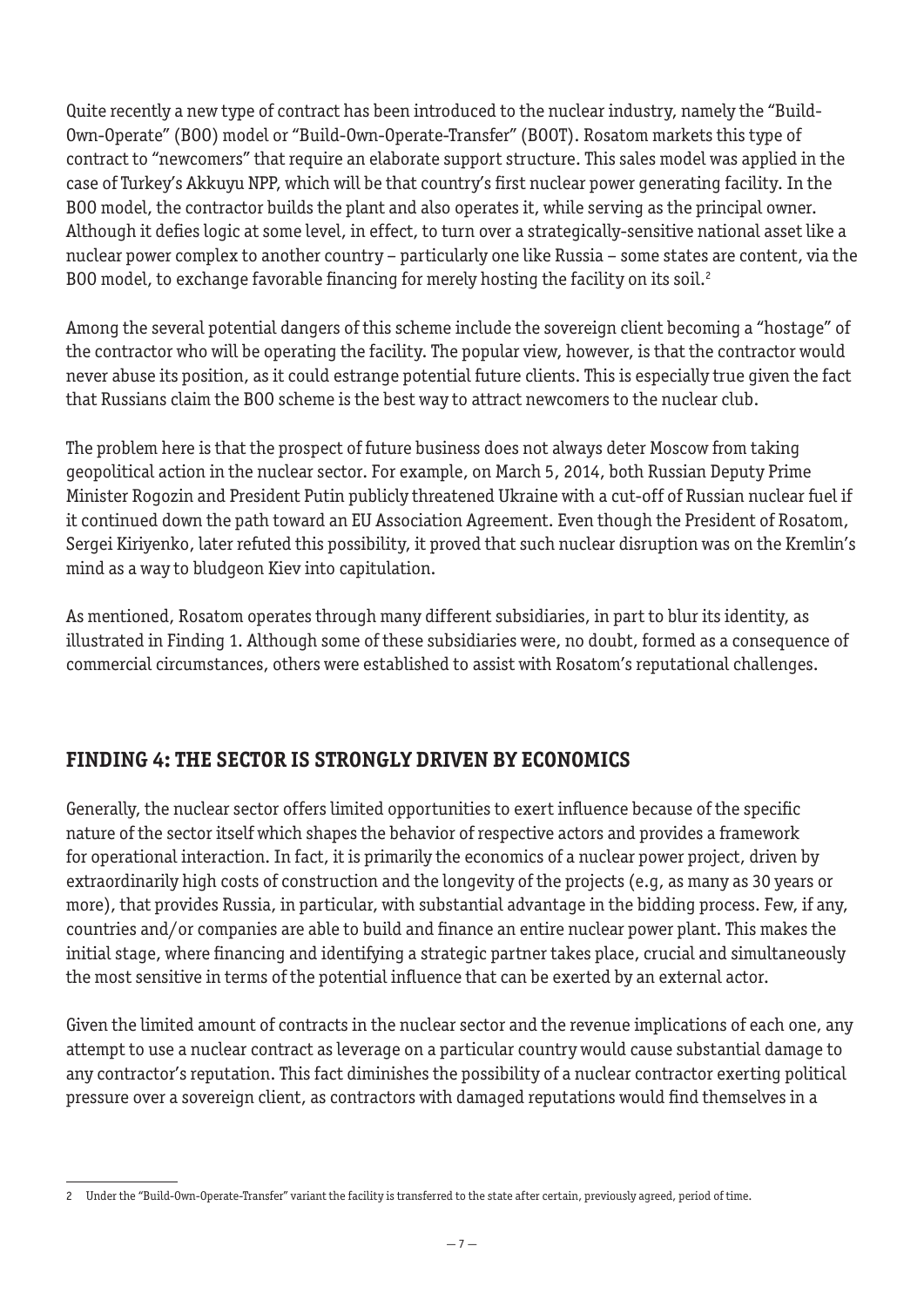difficult situation regarding future business prospects worldwide. Rosatom probably calculates that it cannot afford to be found guilty of abusing a particular project to advance its political/strategic goals.

The scale of NPPs often requires Head of State attention and bargaining for some of the reasons mentioned above. Financing is the key issue of every project to ensure that initial costs are repaid during a reasonable period of time (i.e. before the life-cycle of the plant comes to an end). This very much depends on the electricity price in the client country, which has been an issue for some time in Europe due to relatively low and unpredictable prices that have undermined the commercial viability of certain nuclear projects. Obviously, this is an overarching concern, not exclusively related to the operations of Russian SOEs. On the other hand, Russian SOEs operating in the sector often come with a model that gives them a sizeable advantage over Western competitors in the sector as described in the following section.

# **FINDING 5: ROSATOM COMES WITH ATTRACTIVE FINANCING**

There are five countries in which public procurements have taken place or are underway where Rosatom is a player. These are Belarus, Bulgaria, the Czech Republic, Slovakia and Ukraine. Russia has selected financing as its "tip of the spear" in these competitive circumstances, some of which are referenced below.

In the case of Belarus, Russia's Vnesheconombank, provided the Belarusian commercial bank Belvnesheconombank a subsidized USD 6 billion loan for the construction of the Ostovets NPP site in a remote area in the north of the country. This loan was renegotiated in 2009 and 2011 to end up at USD 10 billion, including investment in new infrastructure. The loan has a term of 25 years and will finance 90% of the total contract cost between AtomStroyExport and the Belarus Directorate for Nuclear Power Plant Construction.

The Bulgarian Belene project, which was originally set to utilize the Russian VVER-1000 design, has been offered a large-scale Russian loan several times to support the AtomStroyExport-led consortium. These offers have, thus far, been rejected for primarily political and security-related reasons. The project was eventually scrapped and attention shifted to a new unit at the Kozloduy site where Westinghouse Electric Company LLC was selected to be the contractor – a bold move by Bulgaria.

In the Czech Republic, two vendor financial offers were made towards the end of the public procurement process for Temelin's 3 and 4 units. Rosatom offered 100% coverage of project costs (through its JSC Rusatom Overseas subsidiary). Westinghouse, in turn, arranged a U.S. Exim Bank credit covering 50% of project costs. This one example speaks volumes about the respective levels of financial competitiveness of the two sides. In the end, no agreements were concluded and ČEZ, a.s. cancelled the whole procurement procedure in April 2014. A major reason for the cancellation was the Czech government's announcement that it will not provide any electricity price guarantees for construction of the NPP. A less public reason could be that Rosatom was set to win the tender, but it was judged too controversial for the Czech government to award Moscow the tender in the midst of the Ukraine crisis.

In the case of Slovakia's Jaslovské Bohunice project, Rosatom expressed the willingness to purchase a 51% stake in the project company Jadrová energetická spoločnosť Slovenska, a. s., thus making it both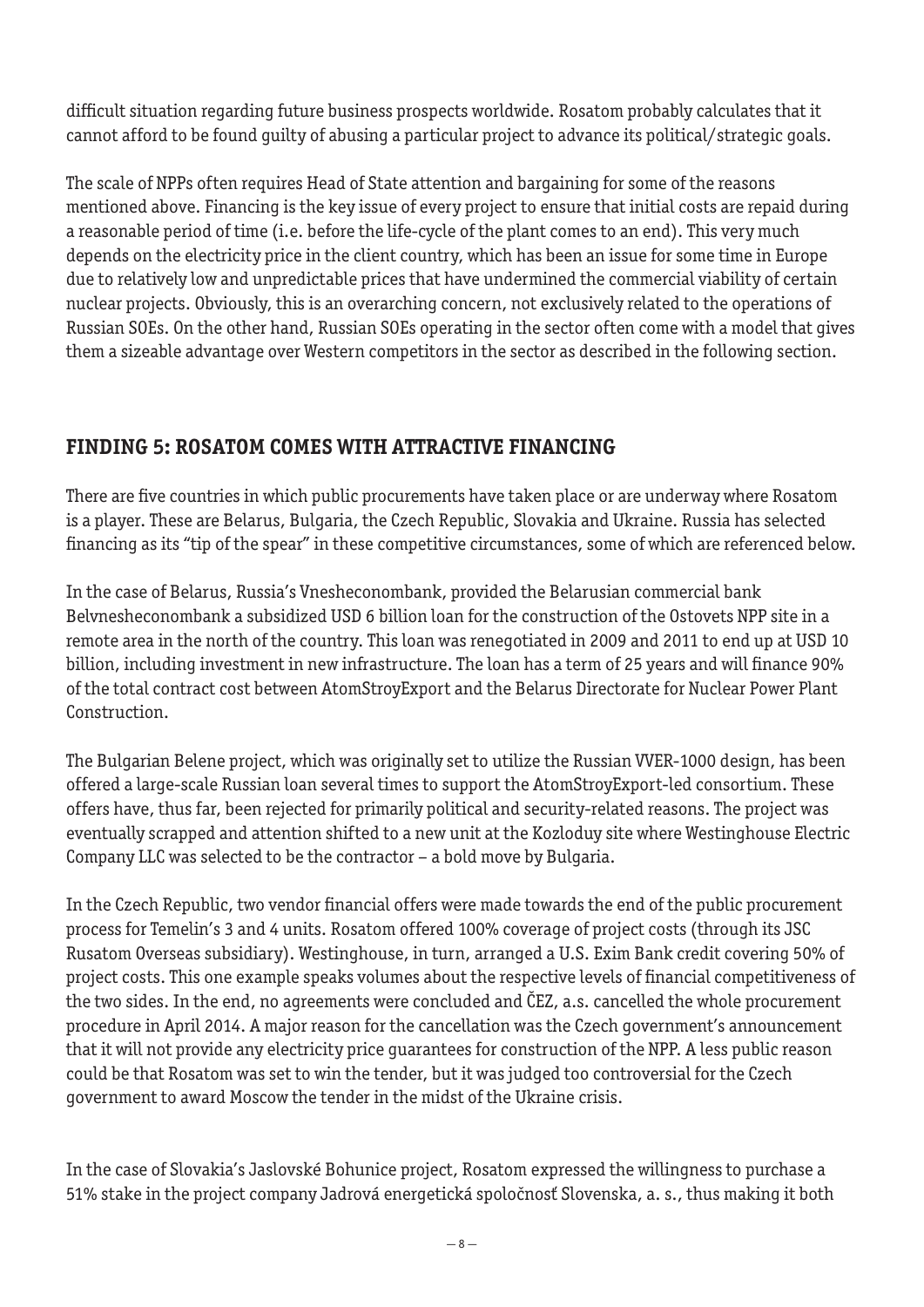the technology provider and strategic investor. Rosatom sought a guaranteed long-term electricity price of EUR 60-70 /MWh and possibly a BOO (build-own-operate) arrangement. As the Slovak Minister of Economy, Tomáš Malatinský, was unwilling to meet these conditions, the offer was rejected. The Slovaks eventually ended negotiations with the Russians at the end of 2013, as Rosatom continued to insist on guaranteed electricity prices. Shortly thereafter, at the beginning of 2014, Rosatom changed course abruptly and stopped insisting on a price guarantee. Indeed, it is now prepared to consider any form of support from the Slovak side, which will ensure that the project is economically viable for investors as well as for creditors. Moreover, the new Minister of Economy of Slovakia, Pavol Pavlis, who entered office in July 2014, is inclined to offer such electricity price guarantees.

Concerning Ukraine, in February 2011 Russia's ZAO AtomStroyExport and Ukrainian SE AtomProektInzhiniring (a subdivision of DP NNEGC Energoatom) signed an agreement to complete reactor units 3 and 4 at the Khmelnitsky site. The following year, the Ukrainian Parliament adopted legislation to create a framework to finance the project, which included a plan to attract 80% of the necessary funds from Russia. The terms of the agreement were that Russia would provide a loan for 80%-85% of total project cost (estimated at EUR 3.7 billion) and the remainder would be financed by Ukraine. To date, Ukraine and Russia have not agreed on a government guarantee for this loan or on the interest rate. One of the principal conditions for the loan was a Ukrainian government guarantee that has not been granted to the necessary extent. As a result, Sberbank offered Energoatom a credit to implement the project on commercial terms, to which the Ukrainian side has not agreed. There has been generally no progress in the case since 2012, and current Russia-Ukraine relations do not bode well for the deal being concluded.

Hungary is a rather special case. Rosatom was victorious in providing an expansion of the Pakś NPP complex with no public tender whatsoever. It was rather a classic "backroom" deal concluded by the two Heads of State in a highly secret framework. In fact, the Hungarian Parliament was pressured by the Hungarian Prime Minister to pass legislation making it a crime to reveal the terms and conditions for a 30-year period. A EUR 10 billion loan was offered by the Russian Federation to co-finance the project<sup>3</sup> and the deal was eventually cemented in January 2014. The deal will reportedly involve the Russian Federation granting Hungary an interest-only loan at an annual rate of 3.9%, starting in 2014. Once construction is completed in 2026 (the expected operational date), the principal balance will be amortized over 21 years, with an interest rate of 4.5% for the first seven years, 4.8% for the next seven, and 4.95% for the final seven.

#### **FINDING 6: BUSINESS ENVIRONMENT SETS THE OPERATIONAL FRAMEWORK**

Historical ties and traditional policies play an important role in the operational framework of Russian state-controlled companies. The research indicates three categories of "nuclear energy" states in the region. First is the Western-leaning countries of Bulgaria, the Czech Republic, Romania and Slovakia. These countries are enmeshed in EU structures, policies and procedures, making it more difficult

<sup>3</sup> The Russian side was reportedly the only party prepared to offer financing to support the project. The loan would equal 80% of the total costs of the project*.*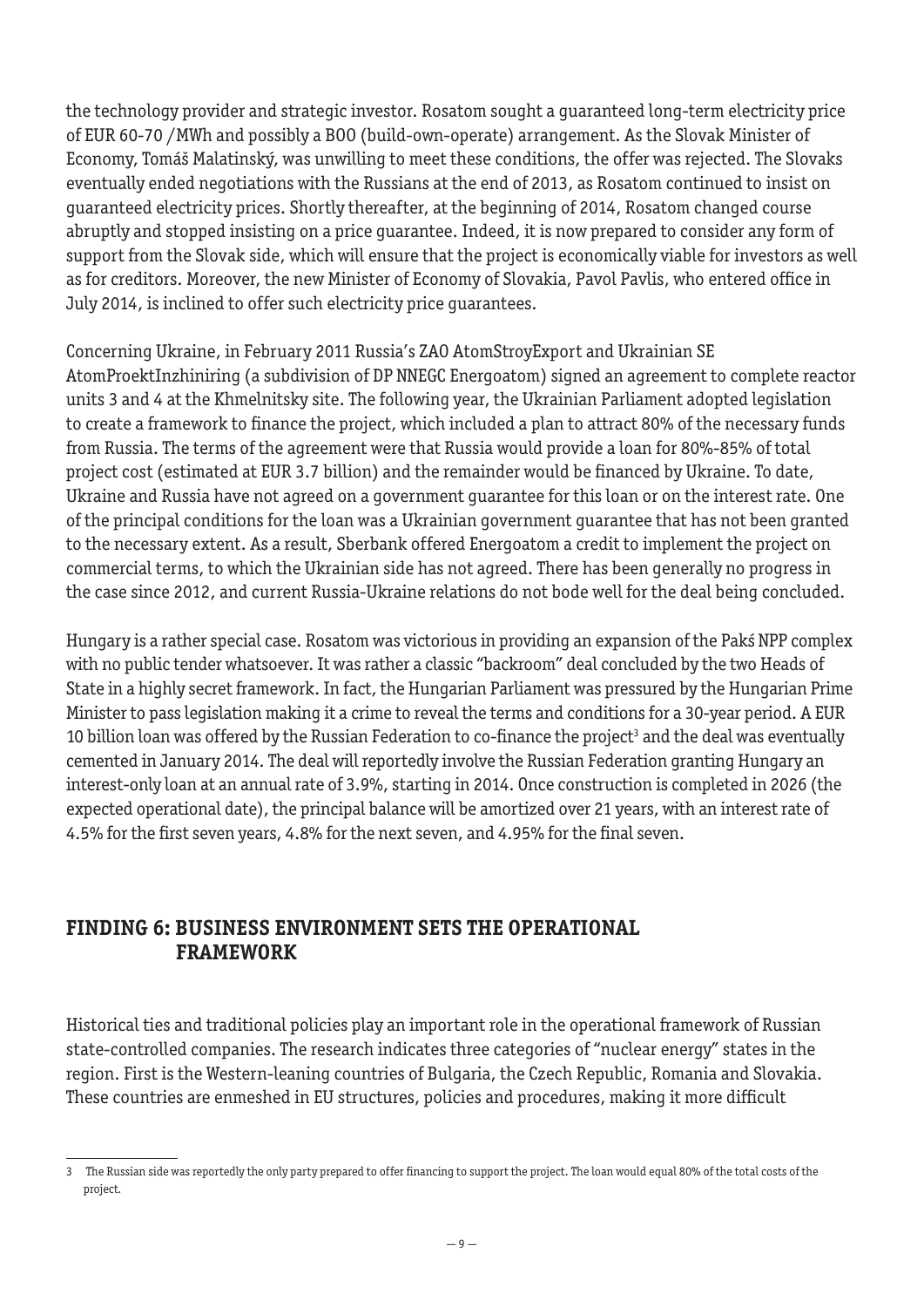for Russia to cut "sweetheart" deals of the type on display in Hungary. The interconnection with EU legislation also reduces the space for shadowy undertakings. EU procurement procedures and related documentation is formulated quite precisely, according to respective regulations and laws, especially those related to promoting fair competition. These positive features of EU integration and involvement in other Western political structures however, is accompanied by a tedious and complicated bureaucracy.

The second category is non-nuclear states that seek to enter the nuclear club, but have more negative relationships with the Russian Federation. These countries include Poland and the Baltic states. For example, the Lithuanian government explicitly excluded a Russian design in its tender for the Visaginas NPP. Rosatom, through its subsidiary JSC Inter RAO UES, sought to oppose the project by offering its own alternative in Kaliningrad's Neman NPP announced in 2008. This effort however, was unsuccessful. The actual tender in Poland has not yet been opened, but it is also likely that there will be no Russian contractor or subcontractor allowed to bid on the project.

The third category consists of CEE nuclear countries that remain close to the Russian Federation for political, historical and economic reasons. These countries include Belarus and Hungary. Not so long ago, Ukraine would have appeared in this category, but, obviously, not now. These countries favor Russian energy enterprises, and Rosatom in particular. In addition, the business and political environments are more accommodating for Russian companies.

As referenced earlier, special attention is warranted in the case of Hungary. It now fits in this third category, despite its EU membership, for ignoring proper procurement procedures and including state subsidies being granted to MVM Group. The EU has not sought to unwind the Rosatom contract for the Pakś NPP, despite every necessary justification to do so, and instead concentrated on reducing Rosatom's monopoly on nuclear fuel supplies from twenty years to ten years. The decision to grant the project to the Russians was made by the Prime Minister and his closest collaborators without any official procurement procedure or even consultations with other interested parties, industry experts or the public at large.

In sum, Rosatom is most often forced to operate within specific local, political, economic and regulatory frameworks, which means the business and political environment has a great deal to do with determining tender winners and losers and the operations of these facilities. In this regard, the importance of multilateral regimes, especially the EU, is as clear as it is necessary to discipline's Rosatom's behaviour, which is often more strategic, under Kremlin oversight, than it is commercial.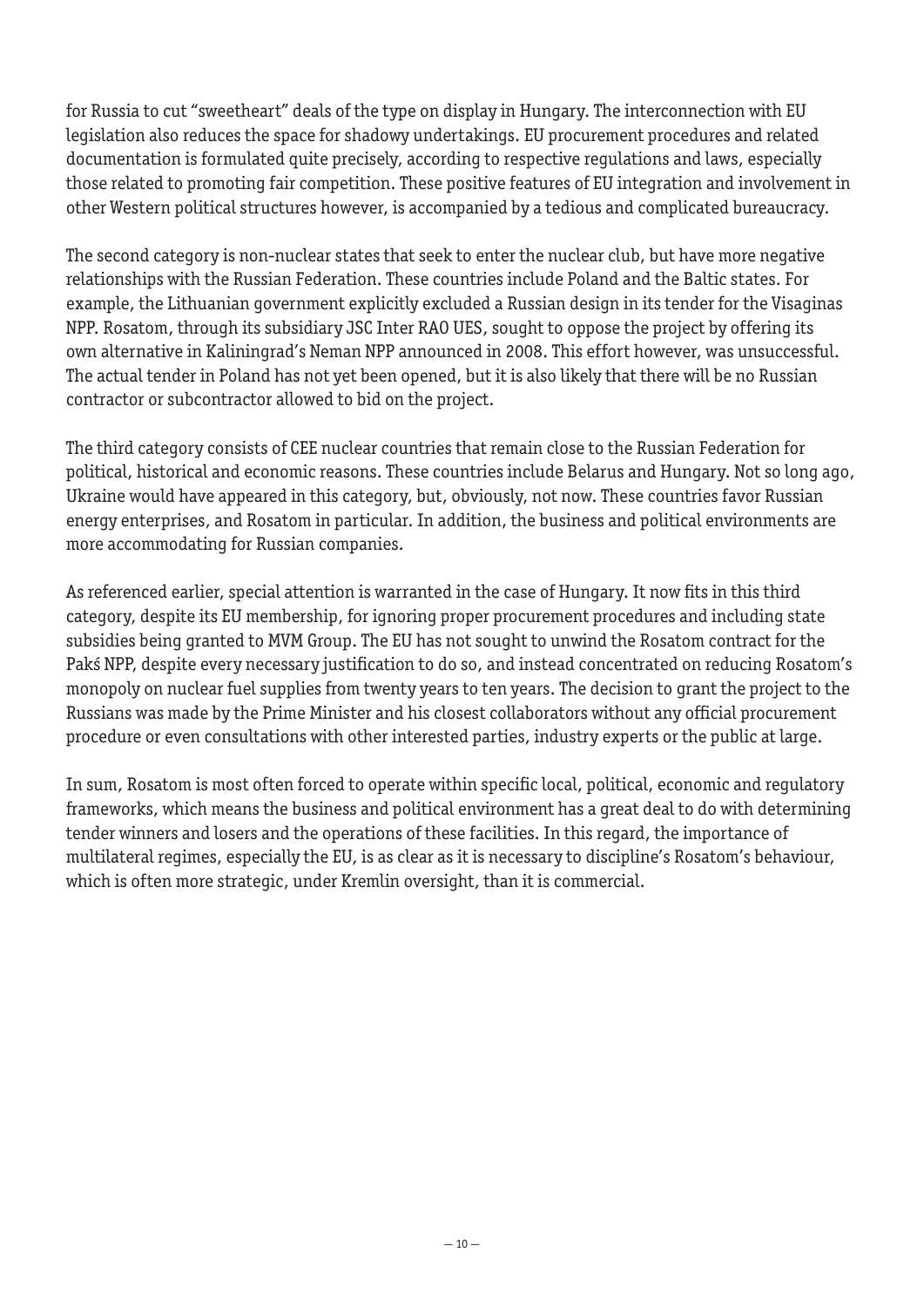# **FINDING 7: DELAYS ARE NATURAL PART OF THE PROCESS**

When examining the nuclear industry, one of the key issues is actually the construction itself. To build a nuclear power plant is a complex undertaking that typically takes some five to seven years. Currently in countries such as South Korea and China, construction timetables range from four to six years and in European countries between six and eight years. Delays and additional work are natural components of the process. For example, the in-service dates of the pilot project of the Westinghouse's AP1000 design at the American Vogtle NPP in Georgia (in the United States) has been recently moved from April 2016 to December 2017 (unit I) and December 2018 (unit II) with additional work costing some \$650 million. Rosatom's VVER-1200 design at the Russian Novovoronezh II site has been postponed from the original in-operation date (2012 for unit I and 2013 for unit II) to 2014 for unit I and 2016 for unit II. Moreover, this project is likely to be postponed again. AREVA's pilot European Pressurized Reactor (EPR) design at Finland's Olkiluoto-3 site has also been postponed several times. The original date of in-service (2009) has been recently changed once again to the end of 2018. Olkiluoto-3's construction costs were first estimated at 3.2 billion euro. Later in 2012, the CEO of AREVA estimated the overall cost would end up closer to 8.5 billion euro.

These are only a few examples of the challenges of NPP construction that have reportedly afflicted some 50 of the 67 reactors under construction in 2014. The delays have stretched from several months to several years. All of the 17 remaining units are currently in their initial stage of construction, making it difficult to assess whether they are on schedule or not. Either the construction process or the public procurement process, were behind schedule in each of the CEE countries analyzed.

Although the reasons for these persistent delays and cost-overruns are often not made public, they are generally caused by rising material costs, delayed subcontractors' work, accidents, increasing safety requirements and public opposition. It seems clear that these set-backs are a natural part of the process of building highly complex nuclear units. There was no evidence of any delays motivated by political considerations, but this is not to exclude the possibility.

Such irresponsible actions would mean substantial damage to the contractor's reputation, given the complexity and strategic nature of a nuclear power plant for the client. As there are a limited number of such high cost contracts, the suppliers have to proceed very carefully not to compromise their position for future projects. In this sense, any effort to use delaying tactics concerning a nuclear contract for geopolitical purposes would be perilous for the contractor's reputation in the markets, as was pointed out earlier. That said, Russia's efforts to derail Lithuania's NPP involved trying to delay the procurement process by introducing its own alternative in Kaliningrad to confuse the process.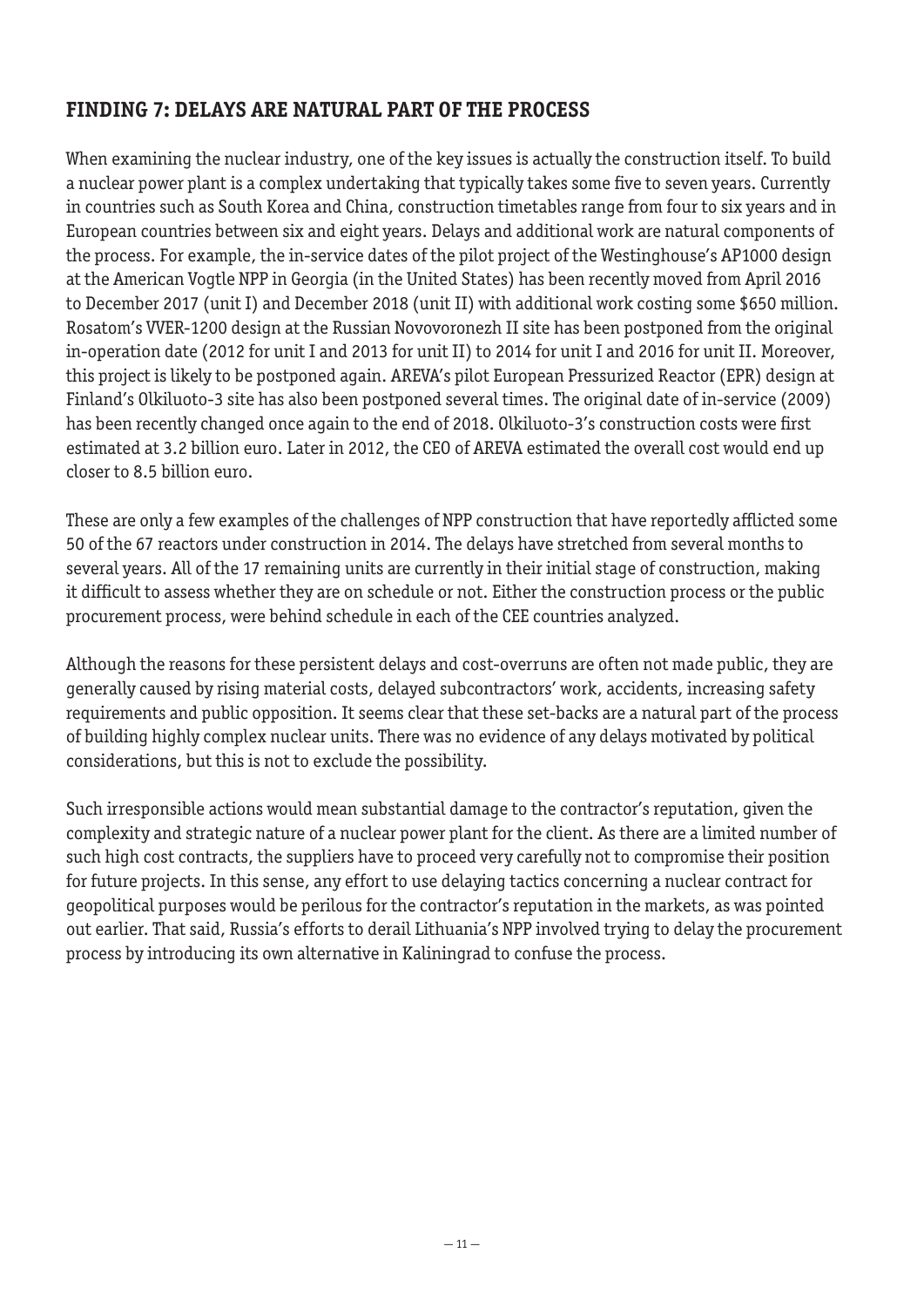#### **FINDING 8: DEPENDENCY OF OPERATORS OF VVER REACTORS ON OAO TVEL FUEL**

Not surprisingly, for the VVER reactor design, the dominant supplier is the Russian company OAO TVEL. This company supplies nuclear fuel for each of the analyzed countries, except for Romania and partially Slovakia and Ukraine. The VVER type fuel assemblies are hexagonal, while the Western reactor fuel employs square-shaped fuel assemblies. Although the VVER type fuel can be produced by Western companies, Russian experience and facilities are difficult to beat in terms of price of the product. Even though AREVA, Westinghouse<sup>4</sup> and other companies<sup>5</sup> are capable of supplying the client country with VVER design fuel assemblies, they cannot do so at competitive prices.<sup>6</sup> For example, Westinghouse says it could resume VVER fuel rod production with an investment of \$20 million, if allowed back into the market. Such a plan, however, would take at least two years. The economies of scale play into the hands of Russian TVEL.

The logic chain is as follows: Westinghouse will reenter the market only if customers can be found; these will be found only if the product is offered at a competitive price; the product will be offered at a competitive price only if the existence of customers allows investment into production capabilities; the investment in production capabilities will be allowed only if customers can be found. Accordingly, the situation resembles a kind of a vicious circle that can be breached, but is unlikely to be anytime soon. (It is also worth noting that TVEL manufactures nuclear fuel assemblies for Western type reactors as well.)

This feature of the nuclear sector is currently being addressed at the EU level, as the European Commission offered a research grant of EUR 2 million for safety analyses, tests and further study into the licensing of other than TVEL-produced nuclear fuel. Such an allocation supports the diversification of nuclear fuel supplies and also serves as indirect support of TVEL competitors in the EU market, especially Westinghouse and Areva. It is also clear evidence of the fact that political will can change a seemingly unchangeable pattern, at least from a commercial perspective.

In sum, the nuclear fuel cycle does not represent an unworkable, one-sided dependency on Russian supply. This is, in part, because of the global abundance of uranium and a highly competitive uranium market, enabling countries to switch between suppliers more easily. On the other hand, Rosatom's fuel subsidiary has some sizeable advantages over other suppliers stemming from long-term, technologyspecific relations with CEE countries, experience and technological compatibility based on the prevalence of nuclear units built according to Russian design. This results in better pricing – also occasionally

<sup>4</sup> The Czech experience: The long-time fuel supplier for the Temelín NPP was the Russian company TVEL. Since 2002, when the plant was launched, to the end of 2009, fuel for the Temelín NPP was supplied by the American company Westinghouse Electric Company, LLC. It is well-known that the fuel rods were deflective in the active zone of reactor at that time. This was caused by the different shape of the fuel assemblies which Westinghouse produced. Hexagonal assemblies for Temelín were initially provided by Westinghouse Electric Company LLC, but the fuel rods suffered from torsion, which resulted in forced operational interruption, limited production and inability to produce electricity at full capacity. These issues occurred mainly due to Westinghouse's short experience with VVER design fuel assemblies, as they began providing this product only in 1997. In 2010, a selection process for a new supplier took place and was awarded to the Russian TVEL, which submitted a financial offer that was substantially below other offers. TVEL will now be supplying nuclear fuel to the Czech Republic until 2020, and is now the exclusive fuel supplier for both Czech nuclear power plants.

<sup>5</sup> For example, since 2010 part of the nuclear fuel supplies for Chinese VVER design reactors has been produced by Chinese China National Nuclear Corporation.

<sup>6</sup> Westinghouse, for example, now supplies VVER design fuel assemblies to Ukraine. Although the price of the contract was not published, the logic is clear. The Ukrainians made a political decision aimed at diversifying the supply of nuclear fuel even at a higher cost. Although some problems similar to those faced by the Czech Republic have surfaced, after the Russian annexation of Crimea the contract with Westinghouse was extended until 2020, validating the politicization of the decision.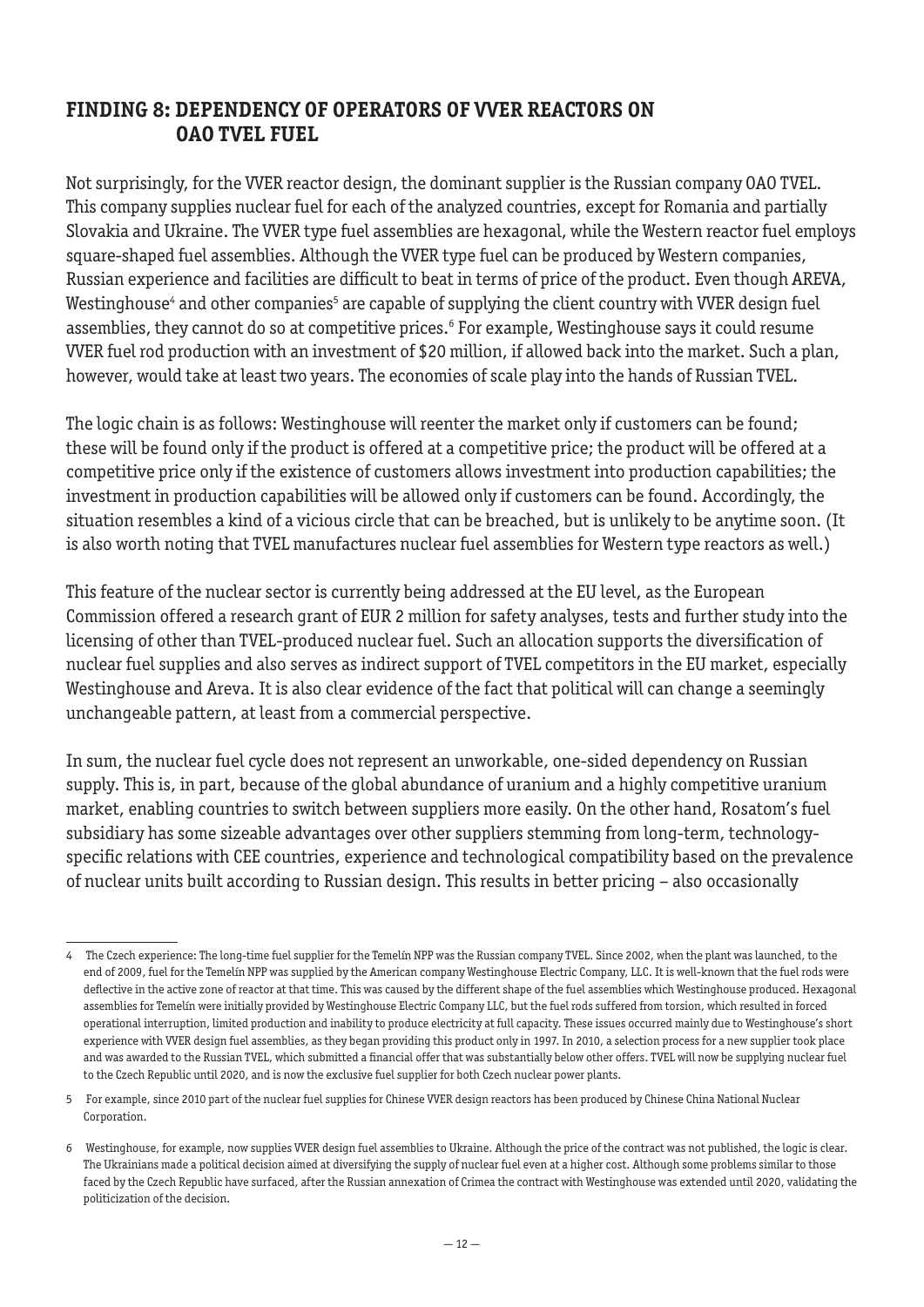lowered for political purposes – and generally smoother operation of those fuel assemblies provided. Switching to another provider is possible, but may be accompanied by higher prices and operational difficulties in the early stages.

#### **FINDING 9: SPENT FUEL TREATMENT PROCEDURE POSES ONLY STANDARD RISKS**

There are two types of nuclear fuel cycles that differ in the last phase. When the fuel is not reprocessed and is disposed after use, it is called the "open" or "once-through" nuclear fuel cycle. If the fuel is reprocessed, the nuclear fuel cycle is referred to as "closed". Fuel reprocessing is nowadays technically and financially demanding, which only a few countries in the world are willing or able to afford.' In the next 50 years, this may become common practice. Currently, nuclear fuel is reprocessed only by countries with a broad portfolio of nuclear power plants (such as France, Russia, UK, Japan and certain others). The global recycling capacity is presently some 5,370 tons annually, which is only around 8.7% of global uranium demand. Far more usual is the open nuclear fuel cycle option.

After removal from the reactor, three phases of fuel disposal follow. In the first phase, fuel cassettes are actively cooled in a pool next to a reactor. After at least five years they are moved into dry containers and then passively cooled in interim storage facilities. The interim storage units are built with the capacity to last for several decades, at least for a period exceeding the lifespan of the power plant itself. The second phase includes safe transport to the final waste disposal site. The third phase, disposal, is understood to be the final operation, which is why the depository for the spent fuel needs to offer impenetrable protection. None of these phases generally pose a risk related to Russian SOEs.

The countries analyzed, can be divided into two basic categories. Those countries in the first category (i.e. Belarus, Bulgaria and Ukraine) send their spent fuel to the Russian Federation for reprocessing. It is not actual reprocessing per se, as the same reprocessed fuel is not returned to the country. Rather, as a part of their contracts, the fuel is "leased" and repatriated after use. Only the separated wastes are returned to the country for storage. The states in the second category (i.e. the Czech Republic, Hungary, Lithuania, Romania, Slovakia and partly Ukraine) purchase fuel from Rosatom and spent fuel management is completely done by them. This option is much more common.

The spent fuel (or back-end) treatment procedure is nothing extraordinary. It is a fairly common procedure and no threats or abuses appear to be related to Russian involvement, as the nuclear fuel cycle is regulated by strict rules due the potentially hazardous materials involved. Although the amount of waste produced by nuclear plants is usually not an issue in terms of quantity, the challenge of its ultimate storage remains. Little has been done in terms of building final underground storage facilities.

<sup>7</sup> In 2011, it was only China, France, the Great Britain, India, Japan, Pakistan, Russia and the USA.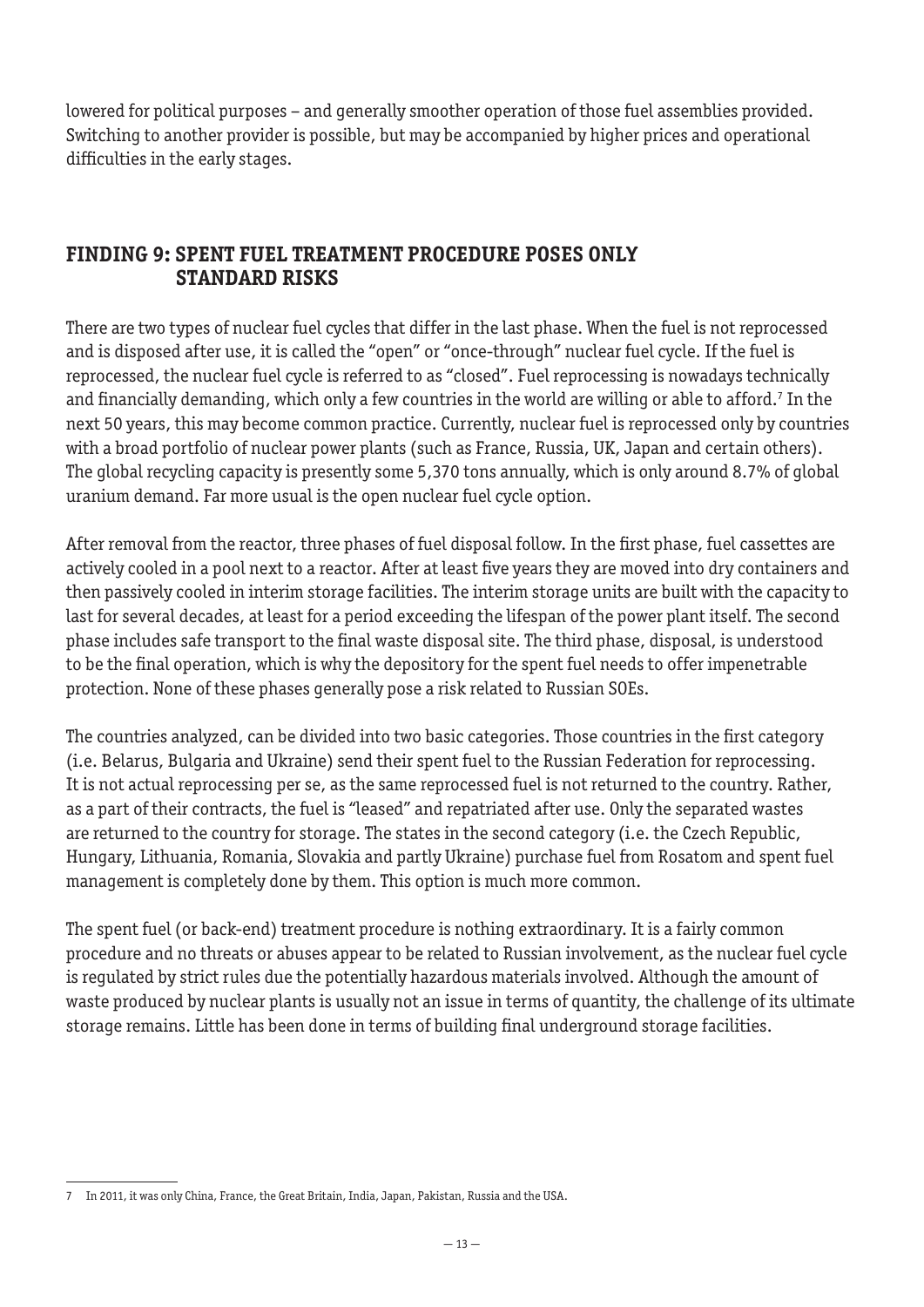# **ROSATOM'S ACTIVITIES IN THE ASIAN MARKET**

As far as civil nuclear power development is concerned, the research identified several different groups of players in the Asian market: 1) mature countries with their own nuclear technology and services export programs (i.e., Japan, South Korea, and increasingly China); 2) countries which operate nuclear power plants, but have had otherwise limited participation in the nuclear sector due to being non-signatories to the Nuclear Non-proliferation Treaty (i.e., India until 2008, Pakistan); and 3) newcomers to the sector, who decided to address their rapidly growing energy demand by developing their own nuclear powergenerating capacity (e.g. Vietnam and Bangladesh). Within the study, we examined Rosatom's activities in select case studies representing each of the above-mentioned groups. The countries under scrutiny were China, India and Vietnam. Major findings derived from this research are below.

# **FINDING 1: RUSSIAN SOEs ADJUST THEIR EXPORT STRATEGIES BASED ON THE CUSTOMER'S SPECIFIC POSITION**

The diversity in the Asian market led Rosatom to differentiate its export strategies vis-à-vis the position and aspirations of respective customers in the nuclear energy business. A clear example of this finding is the case of China. Beijing's long-term goal is to develop a sophisticated nuclear energy program that is capable of satisfying growing domestic energy demand as well as become an exporter of its own domestic reactor designs to third countries. To meet this goal, China has implemented a policy of international cooperation with global players and has been encouraging the transfer of technologies. Technology transfers were one of the major factors in the 2004 nuclear tender for a third generation of reactor design, which was eventually won by Westinghouse with its AP1000 design.

Given the development of the Chinese nuclear sector**,** China will most likely be competing with Russian suppliers in the future as it apparently has taken aim at the same markets.<sup>8</sup> Accordingly, it can be assumed, that for that reason, Rosatom is not willing to share its prized technologies with its Chinese counterparts. Anyway, Rosatom's activities in China are limited to a single project, even though one of the country's largest, the Tianwan nuclear power plant project. Even in this case, China has successfully raised its share of the construction work from 50% (Tianwan 1&2) to 70% (Tianwan 3&4). China's desire to involve the Russians in its nuclear power development most likely stems from its contract on uranium enrichment technology, which was attached to the package agreement on Tianwan 1&2.

China's two major enrichment plants were built under agreements with Russia in the 1990s and a 2008 agreement. Russia has been providing technical assistance to build additional capacity and also supply low-enriched uranium to Chinese nuclear power stations. Additionally, in 2010, China bought Russian fuel production technology. China's Yibin fabrication plant will thus be in a position to supply Tianwan 2 with Russian TVS-2M fuel, enabling the plant to operate on longer 18-months cycles.

Although India has developed its own nuclear power program as well, Rosatom is making substantial headway in the Indian market. India has focused on the three-phased, heavy-water thorium fuel cycle

<sup>8</sup> For instance, China has explored options for nuclear cooperation with India and closed a nuclear power agreement with Vietnam.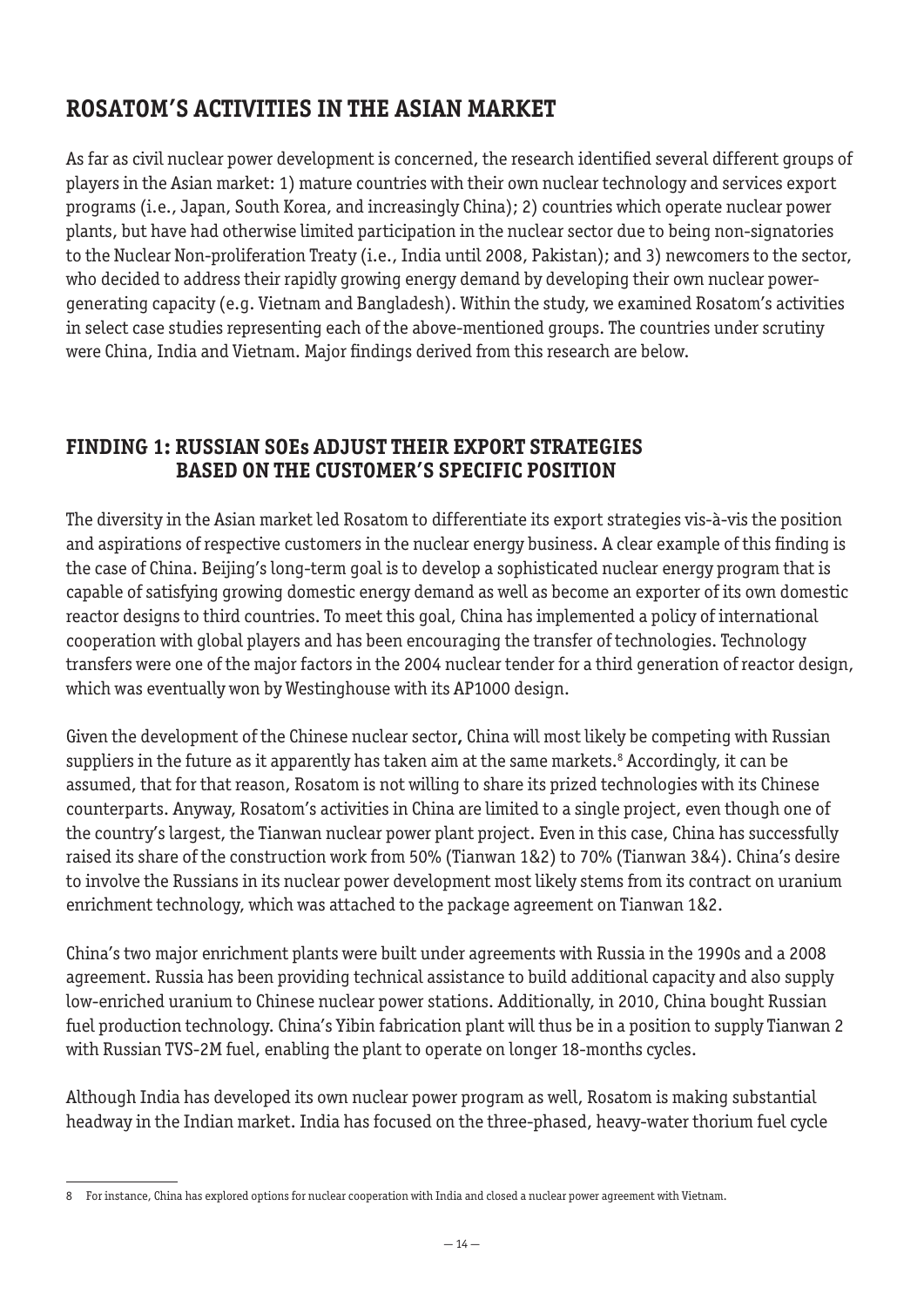instead of conventional PWR reactor designs to offset insufficient domestic uranium resources. Rosatom's strong position in the country stems from historical ties. For example, Russia was the only country willing to provide assistance to India's civilian nuclear program after the withdrawal of Canada and other vendors following the country's 1974 nuclear weapon test and the formation of Nuclear Suppliers Group (NSG). After the 2008 U.S.-India nuclear deal was signed (followed by agreements between India and the IAEA and NSG, respectively), the door was open for technology and fuel supplies from foreign suppliers, but, by then, Russia found itself in a privileged position in India.

The Kudankulam 1&2 NPP project construction began in 2002. Previous agreements had secured greater Russian involvement in India's nuclear energy sector. Recently, construction of four or more additional Russian nuclear reactors has been discussed and planned either in Kudankulam or at another site. TVEL was also the first company to sign a uranium supply agreement with India since the lifting of NSG restrictions. In a development favorable to Rosatom, India agreed not to apply the problematic 2010 "liability law" to Kudankulam 1&2 project and the two parties apparently reached an accord of some kind concerning the liability issue also in the case of Kudankulam 3&4. The Russian position in India is further reinforced by its willingness to allow India to retain and reprocess used fuel for its indigenous three-stage fuel cycle.

Vietnam has no nuclear power production capacity or nuclear-related facilities. It has, however, declared its serious intention to integrate nuclear power energy into its energy mix for the future and develop its own nuclear program**.** In similar cases in the past, Rosatom has developed export strategies addressing the specific situations of nuclear sector newcomers by providing complex "nuclear solutions", including tailored ones, for building nuclear power plants. It is, therefore, probable that this almost fatherly approach by Moscow was quite decisive in Vietnam choosing Rosatom as the general contractor for its first nuclear power plant - Ninh Thuan 1 (units 1&2). In this case, Russia agreed to construct the plant as a turnkey project (see below). An elaborate Russian arms sale placed in the window of Vietnam's decision may also be seen as a potentially important factor influencing the decision of the Vietnamese government.

## **FINDING 2: ROSATOM ARRIVES WITH SUBSIDIZED FINANCING**

Similar to the findings derived from an examination of CEE countries, the Russian side has arrived in Asia ready to offer inexpensive, long-term financing (though payment details are usually not publicly disclosed). A good example is the Indian Kudankulam 1&2 NPP project which was built under a Russianfinanced contract. A long-term credit covered about half of the cost of the plant. Consistent with this arrangement, the Indian government made clear in 2012 that it expected the same credit terms and coverage for Kudankulam units 3&4. In Vietnam, Rosatom has confirmed that Russia's Ministry of Finance is prepared to underwrite at least 85% of the first plant, which is a cornerstone of Vietnam's development plans.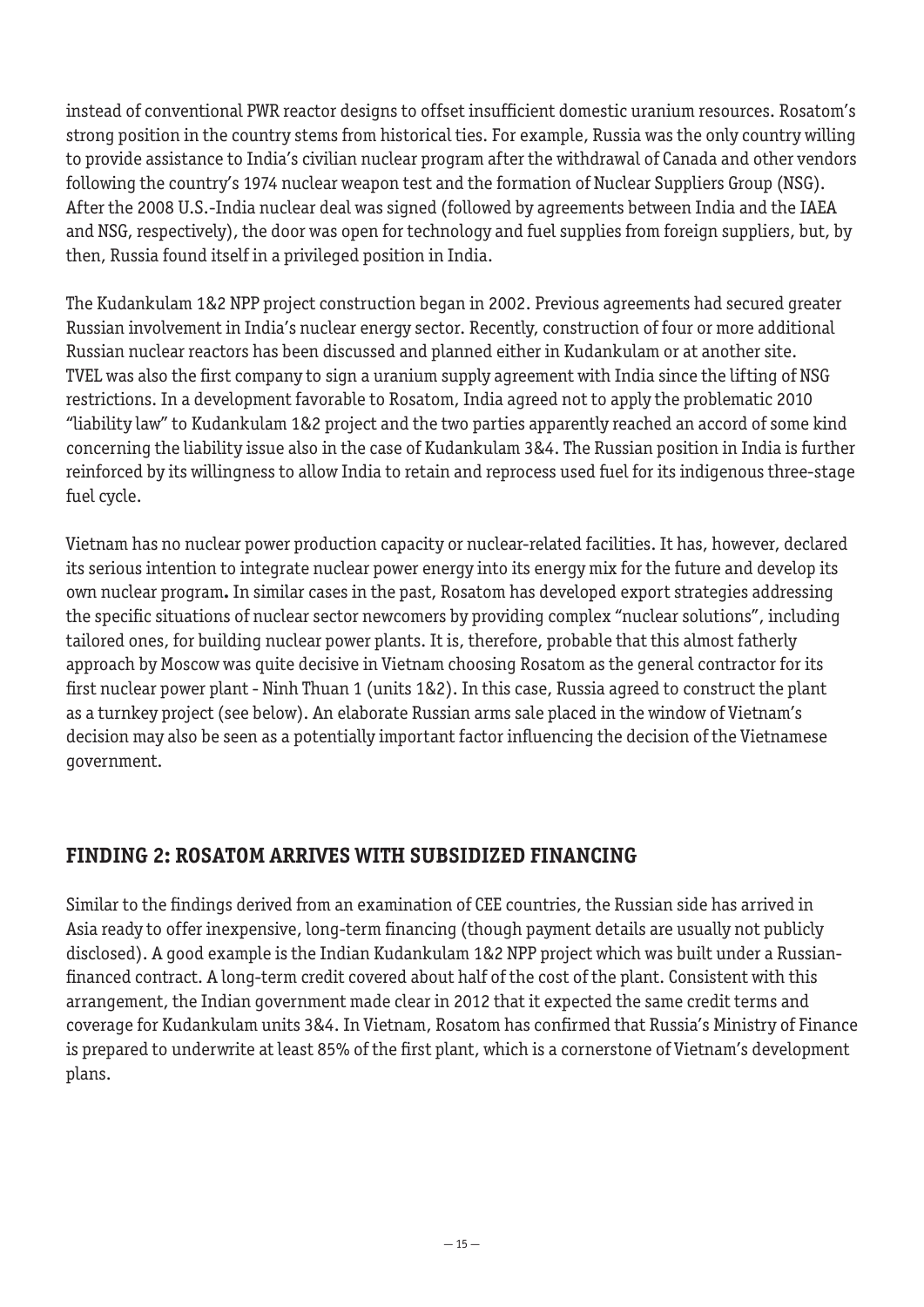#### **FINDING 3: ROSATOM OFFERS COMPLEX SOLUTIONS FOR NEWCOMERS**

As mentioned, Rosatom is flexible in addressing the various needs and conditions of a client country. Coming back to Vietnam's case, the Ninh Thuan 1 agreement included: design, development, supply of the equipment and materials, construction work, construction and adjustment of the equipment, nuclear power plant commissioning, as well as training of the nuclear power plant operating staff. Rosatom was ready to provide educational resources as well as in-company training for Vietnamese students, engage Vietnamese workers in the construction and installation of nuclear power plants in Russia and establish a Nuclear Science and Technology Centre with a small research reactor in Hanoi intended for training. The Rosatom subsidiary, JSC "E4 Group," completed the documentation needed for approval of the nuclear power plant site and also provided the feasibility study. Rosatom also committed itself to supply fresh fuel and to take responsibility for the repatriation of used fuel during the entire life-cycle of the plant**.** In short, this Russian sales strategy matches well the complex requirements of countries with no previous experience in the nuclear sector.

#### **FINDING 4: ROSATOM REVEALS ITS LONG-TERM BUSINESS STRATEGY IN THE REGION**

The Vietnamese Ninh Thuan 1 NPP construction can be understood as a "demonstration project" aimed at attracting other potential customers in Southeast Asia. The Nuclear Industry Supplier Forum, ATOMEX Asia, was organized by Rosatom in Vietnam in November 2014. At this event, Rosatom presented itself as a provider of complex solutions that include nuclear infrastructure, nuclear and emergency response, physical protection, a regulatory framework, nuclear education and staff training. The nuclear industry was introduced as an important factor in local modernization efforts, with many areas of cooperation opened to host countries' companies. It is apparent that Rosatom aims to build a reputation as a reliable and comprehensive supplier in newly opening Asian markets. Accordingly, Rosatom has a strong incentive to avoid the perception of a country seeking to leverage its foreign and security policy goals through its nuclear energy relationships, at least in Asia.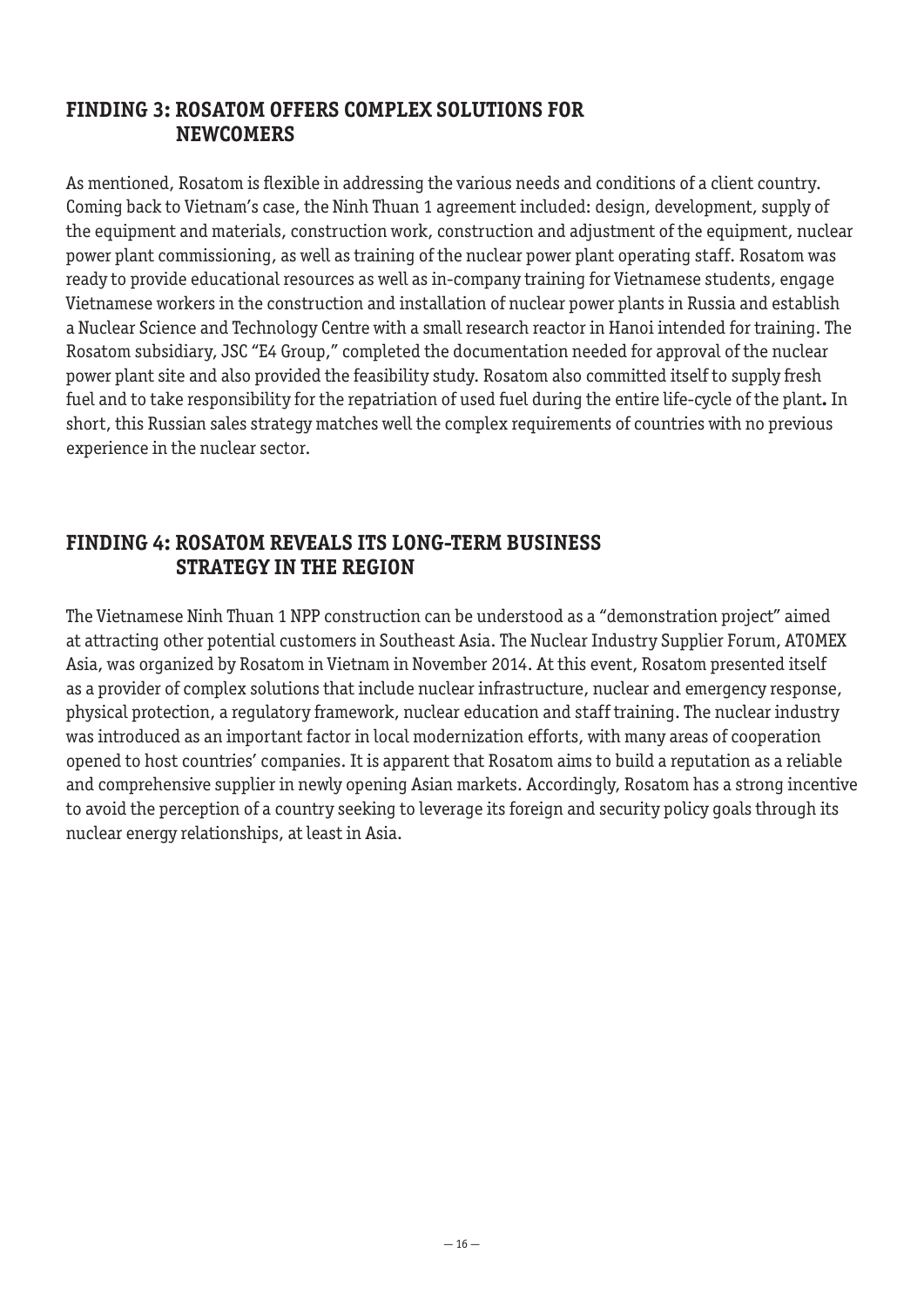# **SUMMARY ASSESSMENT OF NATURAL GAS SECTOR**

For assessing the natural gas sector a different approach was chosen, as the nature of this sector differs widely from that of the nuclear sector and also offers Gazprom more opportunities for abusing its dominant position as a gas supplier to the region. The research team thus developed a theoretical model based on a strategic approach to energy policy. This approach can generally be characterized as one of using energy and energy commodities as tools of the state (directly or through SOEs) to achieve specific foreign and security policy goals. Such behaviour is now of greater concern than in the past, especially given the Kremlin's present ambitions in the region and beyond. Based on this strategicallybased behavioural model, the research team derived a set of indicators whose manifestations in reality were used to find out to what extent Gazprom behaves strategically in gas sectors of the countries under scrutiny (see below).

*Table 3: Indicators of Strategic Behaviour Searched for in Individual Cases under Scrutiny*

#### **INDICATORS OF STRATEGIC BEHAVIOUR**

Russian state representatives actively supporting state-owned energy enterprises and their activities in a respective country The foreign supplier rewarding certain behaviour and linking energy prices to the client state's foreign policy orientation

Abusing infrastructure (e.g. pipelines) and offering different pricing to exert pressure on the client state

- Efforts to take control of energy resources, transit routes and distribution networks of the client state
- Disrupting (through various means) alternative supply routes/sources of supply
- Efforts to gain a dominant market position in the client country
- Efforts to eliminate competitive suppliers

Acting against liberalization

Preference for long-term bilateral agreements and "take-or-pay" type contracts

Diminishing the importance and influence of multilateral regimes like that of the EU

Attempts to control the entire supply chain (regardless of commercial rationale)

Taking economically irrational steps in order to maintain a certain position in the client state's market

As mentioned above, to ascertain Gazprom's pattern of behaviour the research team had to assess the company's actions and operations in various environments. This required drawing from both the experiences of EU members and non-member states. Through this adjustment, the team was able to assess the effect of the EU's internal energy market on both Gazprom's strategy and the energy security situations of the designated countries. Given the global nature of Gazprom's activities and the rapid growth in Asian consumption, the team also conducted an overview of the company's activities in this region. It provided valuable data for comparison with that concerning Europe.

The research team came up with the following findings addressing the hypothesis. Given the sheer volume of the research in substantially different markets, the findings are divided into subsections.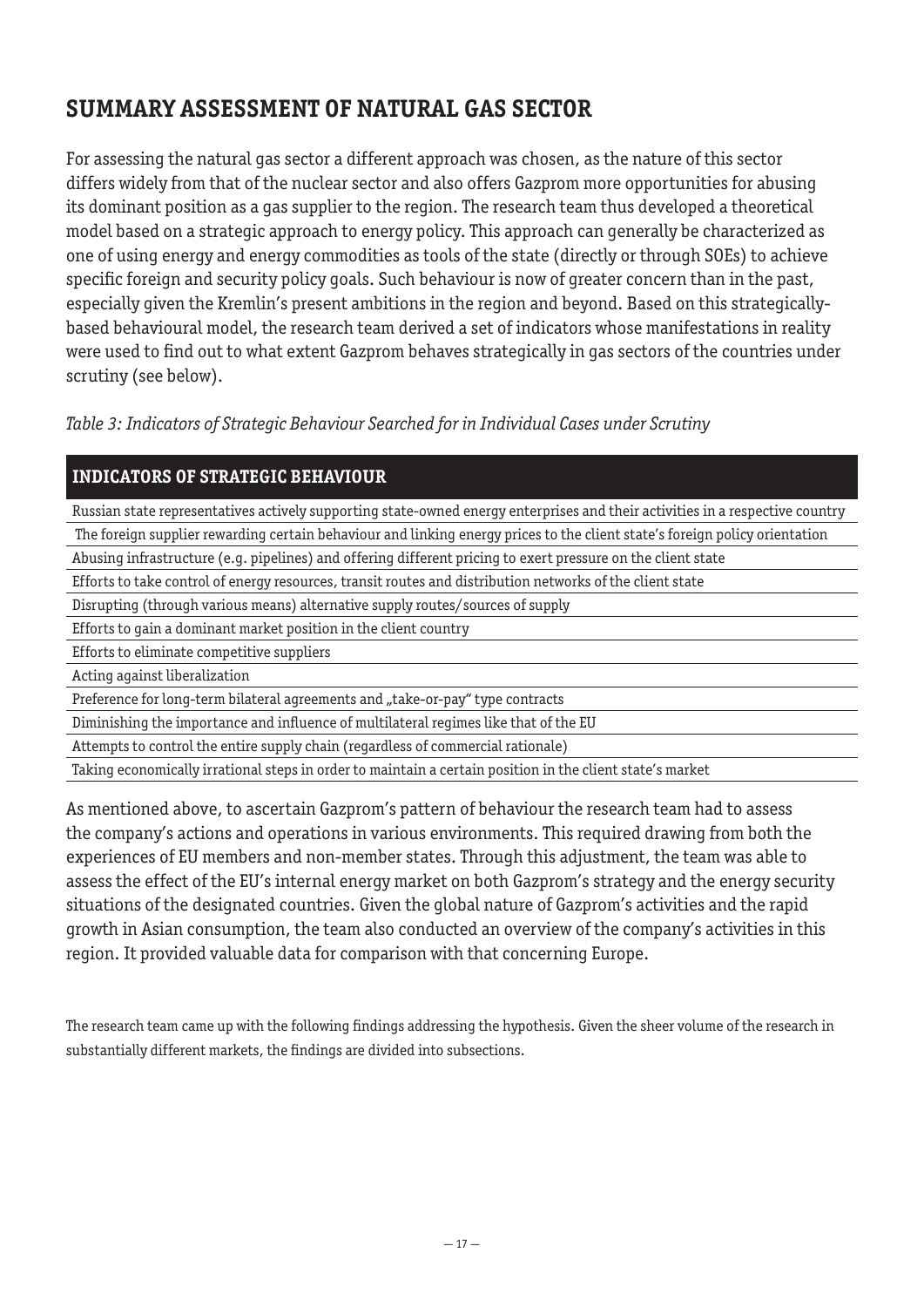### **FINDING 1: GAZPROM'S BEHAVIOUR REFLECTS ITS OPERATING ENVIRONMENT**

In most cases Gazprom follows the rules set by its operating environment, but often stretches these rules to the maximum extent allowable. In short, it carefully gauges its leverage in a particular country and adjusts its behaviour accordingly. For example, if a country is wholly dependent on its gas supplies and Gazprom has no competitors on the horizon, and the economy in question relies on gas for a substantial share of its energy mix, Gazprom can reasonably be expected to exercise its maximum leverage in a pinch.

Although, in most cases, Gazprom's conduct could be economically justified, the company does have a track record of being misused in certain flare-up circumstances that are most likely to occur in cases of 'vulnerable' countries (see below) where there is more latitude and temptation for 'non-market' conduct. In some cases, other 'non-structural' factors need to be taken into account as the operating environment may also be formed by local or regional politics and the personal ambitions of local state representatives.

The research team identified the following conditions as influencing and shaping Gazprom's behaviour within differing environments.

# **FINDING 1A: STATE OF DIVERSIFICATION**

Gazprom' s monopolistic position in CEE markets evolved during a period when Russian gas was the sole option. In situations when countries had only one source of gas, gas prices were determined at Gazprom's discretion. The situation started to change after the fall of the Soviet Union in the 1990s when the former communist countries reoriented their foreign and economic policies toward the West, and energy policy followed suit. In those countries that managed to diversify their gas portfolios via new foreign or domestic sources, Gazprom generally kept a low profile and gas deals were conducted on a standard business basis, with few pricing disputes or supply concerns. The Czech Republic and Romania can be cited as examples in this regard.

The Czech Republic managed to diversify its gas import portfolio in 1996 by building a pipeline to facilitate Norwegian gas deliveries. Due to this source of diversification, Russian supplies tended not to be politicized, much less weaponized, and the country was able to serve as a key player in helping mitigate the impact of the 2009 gas crisis by supplying its neighbours with North Sea gas.

Romania, for its part, had a history of cool, if not cold, relations with the Soviet Union as well as with Russia. This affected many parts of the country's economy, including the energy sector. In the past decade, the country managed to substantially decrease its dependence on foreign gas supplies and has been simultaneously developing its domestic resources. It also does not purchase gas directly from Gazprom, but through intermediaries, which further helps mitigate the risk of politicization.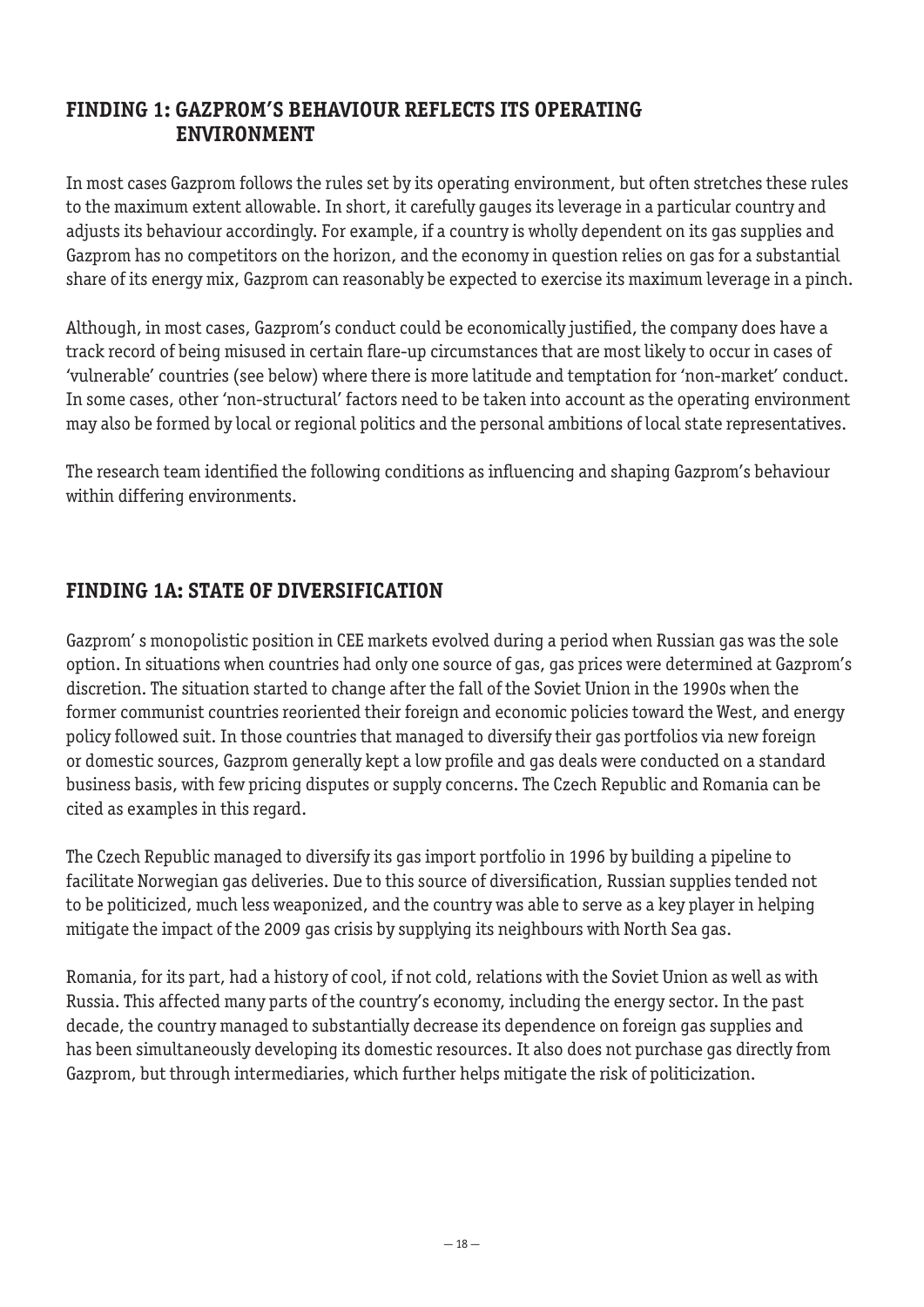### **FINDING 1B: FOREIGN POLICY AND TRACTION OF DEMOCRATIC INSTITUTIONS AS IMPORTANT FACTORS IN GAZPROM'S CASE-BASED APPROACH**

In addition to those cited above the condition of the foreign policy discourse with Russia and the stability and traction of democratic institutions are also important factors. Gazprom well understands the nonhomogeneity of CEE countries and knows that each country requires a tailored strategy. There is abundant evidence that Gazprom applies a case-based approach reflecting the general foreign policy direction and mood of the respective country, mutual relations and the market setting. If a country is firmly anchored in multilateral commercial regimes like Poland, Romania or the Czech Republic, then the politicization and undue conditionality in deals in the gas sector are less likely to occur. Moreover, the inclination to engage in non-transparent conduct, use personal links to influence the outcome of deals and fail to adhere to EU market rules is less probable within these countries. The opposite example is true of Moldova or Ukraine. As was learned in the case of Hungary, not even EU membership guarantees compliance with EU energy sector regulations.

Moldova represents a clear example of how the absence of standardized market rules and membership of multilateral commercial regimes can harm a country's energy security. It also provides an illustration of how Gazprom adjusts its typical strategy to meet specific local conditions. For example, traditional long-term contracts are not being put in place with Moldova. Gazprom is reluctant to sign a more stable contract so that it might penalize Moldova for its willingness to support and implement the EU Third Energy Package.

Hungary has tended to close individually tailored deals within both the gas and nuclear sectors. A classic example is the contract closed during Vladimir Putin's visit to Budapest in February 2015. On this visit, Putin and Hungarian Prime Minister Viktor Orbán agreed that Hungary will not have to engage in a takeor-pay contract after its present deal with Moscow expires. Instead, Hungary can continue using its remaining contracted gas with no additional payment required. Such a deal effectively abolishes the takeor-pay condition, something thought unimaginable for most of Gazprom's customers.

The February meeting was part of a broader strengthening of bilateral energy deals. Last year Putin and Orbán cemented a pivotal deal on the Paks NPP through which Russian companies will construct two new nuclear reactor units and will also provide Hungary with a subsidized EUR 10 billion loan. Such transactions, despite having a largely negative impact on the country's longer-term energy security, have the appearance of being mutually beneficial. Hungary offers a stable and reliable customer for Gazprom and a pro-Moscow voice within the EU and the Hungarian Prime Minister can present these agreements as a way of 'stabilizing' Hungary's energy sector with some additional financial 'sweeteners'.

These two countries provide different examples of Gazprom seeking opportunities to conclude transactions that are not significantly influenced by multilateral institutions and achieve important commercial and political benefits. The fact that these energy talks and deals are often concluded at the Head of State level underscores their strategic significance from the perspective of both parties.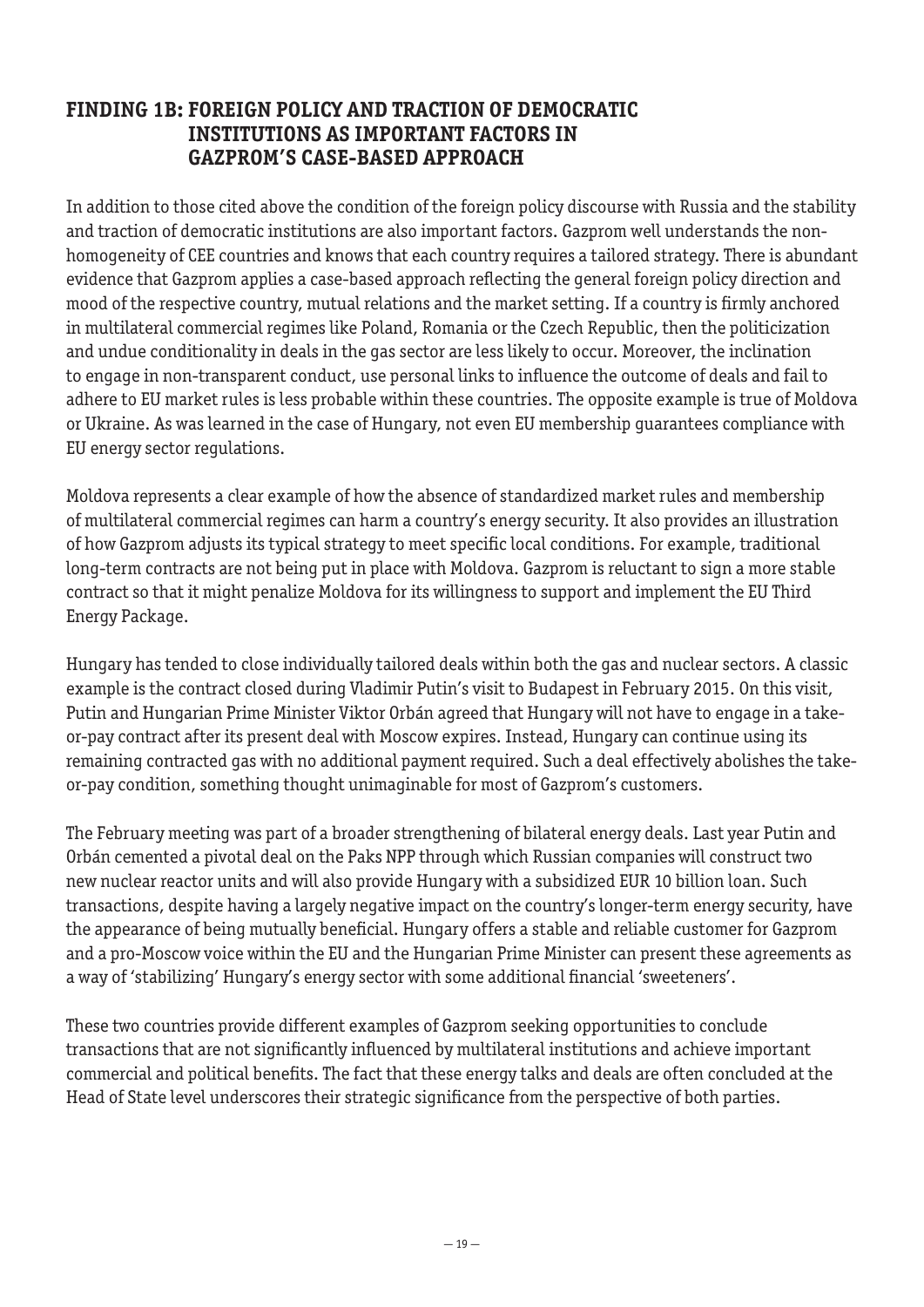## **FINDING 1C: CASE-SPECIFIC INTERVENING FACTORS NEED TO BE RECOGNIZED**

The bulk of the factors comprising the relationships between countries examined and Gazprom are structural in nature. That said, these factors have emerged either as a result of sector-specific developments or as a consequence of the policies imposed by a multilateral authority (i.e. the EU). In some cases, however, these factors are internally created and constitute the main drivers shaping the environment. If Gazprom ascertains that conditions are right, it will tend to go full-throttle for leverage over the client state.

Hungary again serves as an example of a circumstance, like the compatibility of the respective Heads of State that can fundamentally alter traditional ways of doing business (e.g. the termination of take- orpay contracts). In Romania, the government is rather reluctant to strengthen the regional gas grid as increased exports of domestically produced gas could increase the price paid by Romanian customers due to increased demand for higher-priced imports of foreign gas. This ultimately weakens energy security in the region.

#### **FINDING 1D: EU MEMBERSHIP AND IMPLEMENTATION OF IEM RULES**

Historically, the gas trade in Europe was organized on the basis of long-term, take-or-pay contracts. The stability and predictability of the system was further strengthened by the small number of actors in the market (i.e. mainly national monopolies protected by their respected governments) and the limited cross-border gas competition due to the fragmentation of national markets. With pipelines being the default approach to transporting natural gas, producers and consumers were destined to form long-term partnerships.

This model enabled Gazprom to gain – and preserve – significant market dominance in a majority of the gas markets within the EU. It also provided the company with tools to project economic and political power through the use of these long-term, take-or-pay contracts indexed to the cost of alternative nongas fuels with destination clauses enabling the company to charge different prices in different markets.

In the past two decades the situation has changed. The European Commission (EC) increased its efforts to introduce competition and liberalization in the EU's gas markets with a vision of building a unified Internal Energy Market (IEM). This new regulatory framework has challenged the monopoly power of national incumbents, like Gazprom, and emphasized the role of market and commercially- based contracts. EU regulatory authorities started also to promote short-term trading on gas hubs as an important contributor to competition. Long-term contracts (LTC) came under increasing pressure due to their foreclosure potential. As a result, Gazprom's overall gas strategy, including its market dominance and the occasional misuse of its dominant position are in the process of being compromised. LTCs and their provisions have also been legally challenged forcing Gazprom to adjust its pricing schemes increasingly in the direction of hub-based trading.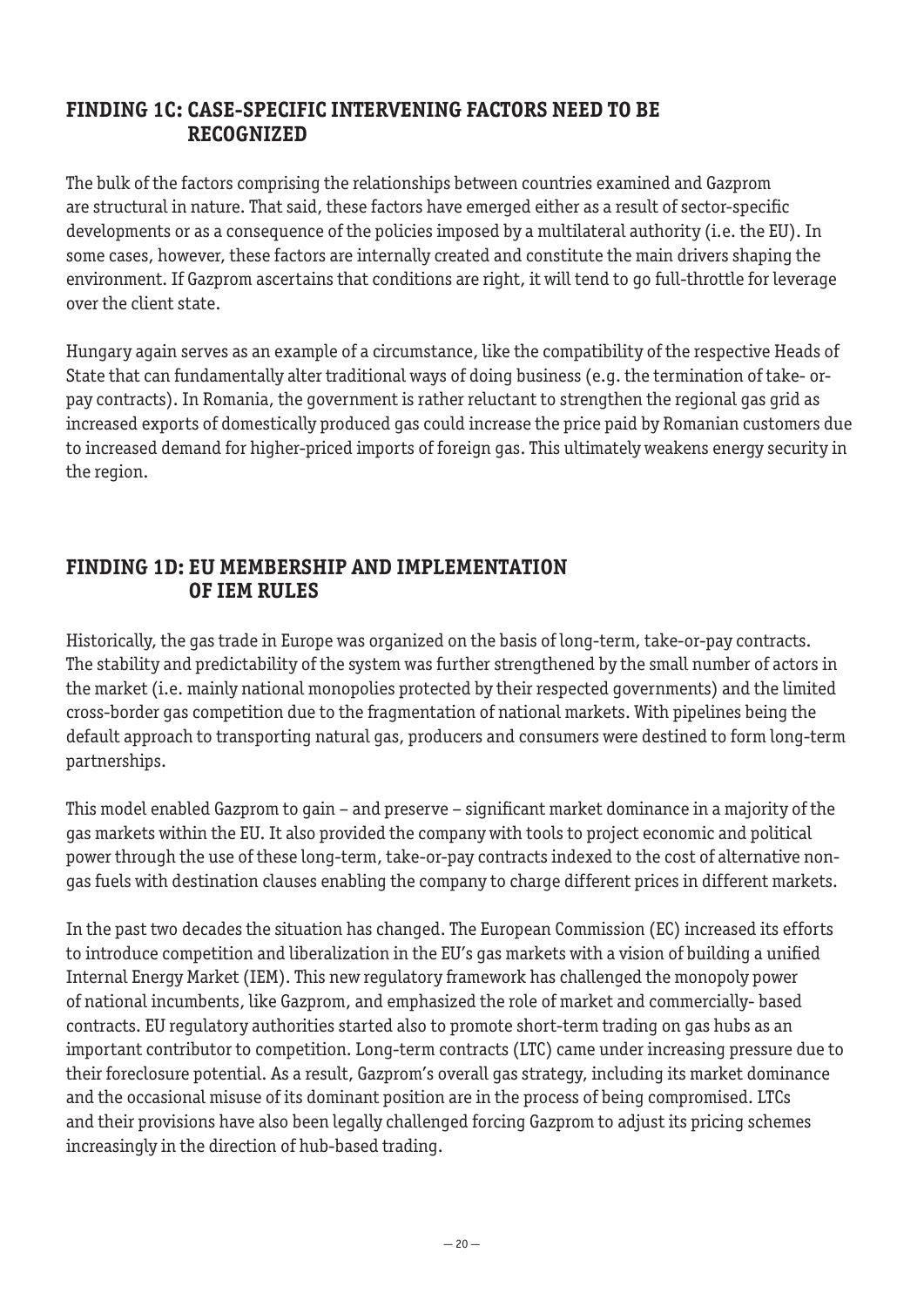Moreover, the research team observed a significant correlation between the level of development of EU markets (in terms of their size, liquidity, concentration, etc.) and their vulnerability to economically or politically-motivated market distortions. It does not mean that politicization cannot occur, only that competitive markets make such reckless forays more difficult and potentially more expensive for Moscow, through the acceleration of national diversification efforts.

This description applies to mainly mature EU markets. In Central and East European countries, the IEM legislative and regulatory framework has been introduced only gradually and the gas network is insufficient, hubs are almost missing and liquidity improvements have moved slowly. That makes the situation in CEE countries considerably more favourable for Gazprom.

Although this difference between Western and the Eastern EU members is narrowing, full convergence of the markets is likely years away. These countries are thus still subject to individual pricing by Gazprom with the final price based to a great extent on the degree of bargaining power of the respective purchasers.

## **FINDING 1E: CHANGING ENVIRONMENT – GAZPROM IS BECOMING A MARKET SUBJECT RATHER THAN A MARKET MAKER**

As mentioned earlier, the historical model of gas marketing in the CEE was built on the bilateral relationships of a limited number of players bound together by long-term contracts. This structure developed based on a consensus that individual agreements would be determined by the bargaining power of the parties involved. Sustained interactions shaped the structure of the market. Relational power defined such interactions among market actors, while structural power was diffused and unassigned.9 The liberalizing model of the IEM changed this imbalance. Relational power still plays an important role with regard to certain individual deals. The structure of the market, however, that defines the boundaries for such negotiations, is no longer a result of only a consensus among the respective parties. The power to define and modify the structure of the market was turned over to a great extent to the EU's regulatory bodies (i.e. the European Commission and national regulatory authorities). The consequences of this shift are especially severe for those suppliers outside the EU (including Gazprom), as their influence on the EU policy process and rule-making is limited.

<sup>9</sup> Relational power is defined as an ability to impose one's will on others with direct link of authority between the one who holds that power and others who do not. Structural power is defined as the ability to shape or determine the functioning of certain structures in one's own interest, even when there is no direct link of authority between oneself and others.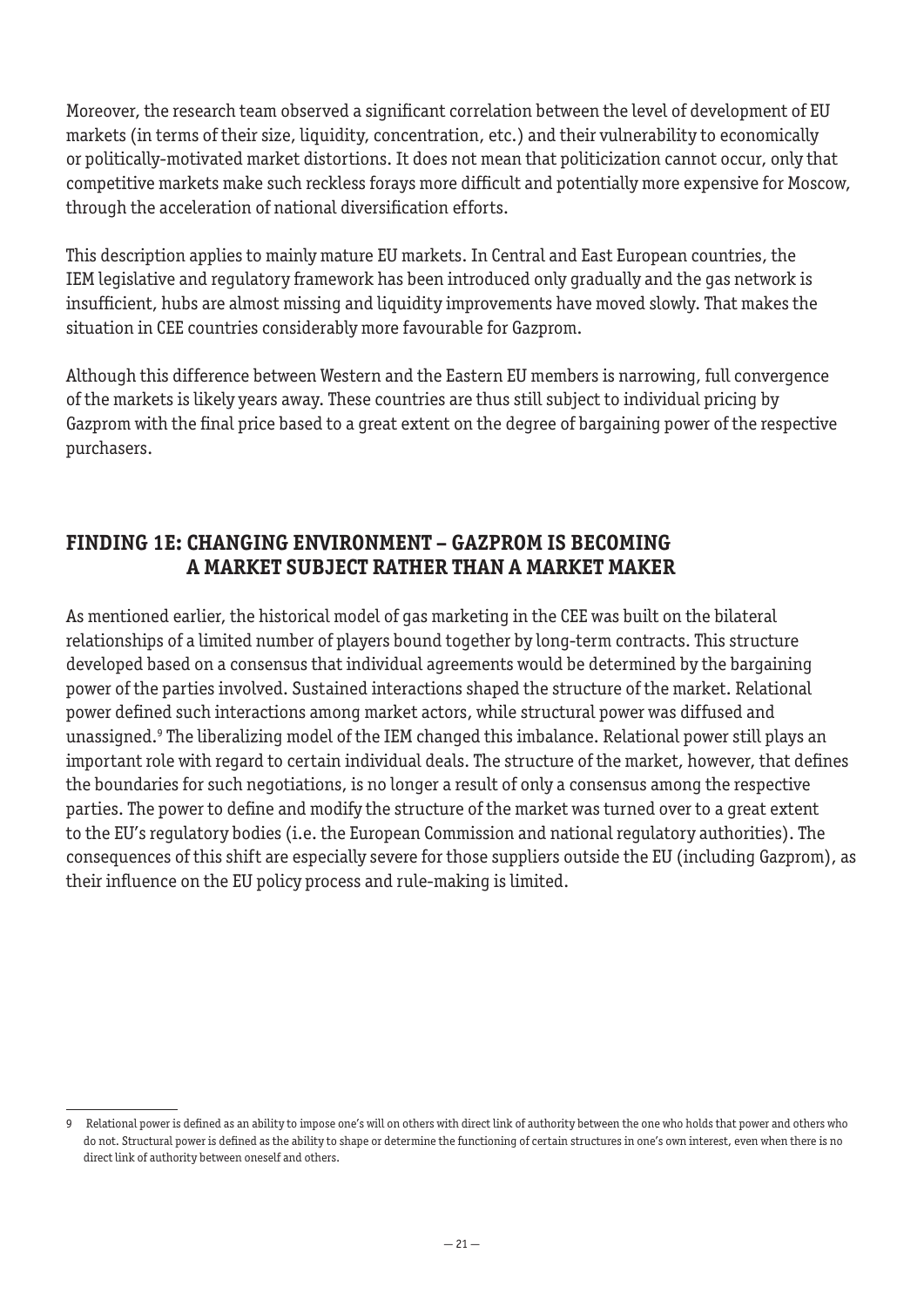#### **FINDING 2: GAZPROM'S BEHAVIOUR IS GENERALLY COMMERCIALLY-ORIENTED, HOWEVER, IN CERTAIN SITUATIONS, CAN BE ATTRIBUTED TO STRATEGIC MOTIVATIONS**

Contrary to popular perceptions, there is an economic/business rationale behind most of Gazprom's activities, be it with EU member states or non-member states. Even in cases like Ukraine or Moldova, that are clear examples of political pressure being exerted in the gas portfolio, Gazprom's behaviour can often be explained on the basis of ordinary supplier – consumer relations (e.g. delayed payments, etc.) Certainly, Ukraine strained the relationship with the high amount of debt arrearages that it accumulated with Gazprom. Russia's efforts to stop alternative supplies of gas to the country by, for example, raising transit fees for Turkmen gas intended for the Ukrainian market appear to be more strategic in character, designed to slow or halt any meaningful diversification away from Russian supplies. On the other hand, one cannot neglect the fact that Ukraine is one of Gazprom's biggest customers and any diversification of its supply portfolio is thus against the company's interests. In the case of Moldova, the resistance against the country's efforts to implement the EU's internal market rules is also understandable from an economic point of view, given the dominant role of Russian gas on the Moldovan market. This is not to imply that these kinds of activities are acceptable, but they are generally within the zone of market behaviour.

#### **FINDING 2A: IT IS NOT THE MEASURES THAT ARE SUSPICIOUS BUT RATHER THE TIMING**

Despite the observations above, Gazprom's behaviour is, when deemed necessary, shrouded in suspicion, particularly with respect to the timing of its actions. For instance, in the Ukrainian case Gazprom tolerated high levels of Ukrainian debt for many years because of various cash flow challenges facing Kiev. It was only when the bilateral relationship began to suffer that debt collection was made a priority by Moscow. Moreover, the rather dramatic price discounts that were offered and subsequently withdrawn coincided closely with turbulent changes in the bilateral relationship.

In the case of Moldova, steep increases in gas price correlated with a rapid worsening in relations after 2003. Although the price rise was presented as bringing Moldova level with other European prices, the coincidence remained suspicious. The series of Russian economic sanctions imposed on Moldova also coincided with the country's signing of the Association Agreement with the EU. There are many other such "timing" issues, including with Bulgaria in the case of the Southstream project, that provided a reminder to Gazprom's sovereign customers that it is not an entirely benign commercial entity.

## **FINDING 3: GAZPROM STRIVES TO BE AN 'ORDINARY' COMPANY**

At some level, Gazprom strives to be an ordinary company, much of the time trying to make a profit and gain market share. On the other hand, Gazprom can be – and has been – misused in circumstances when Moscow intends to punish the political, and even supply diversification-oriented behaviour, of one of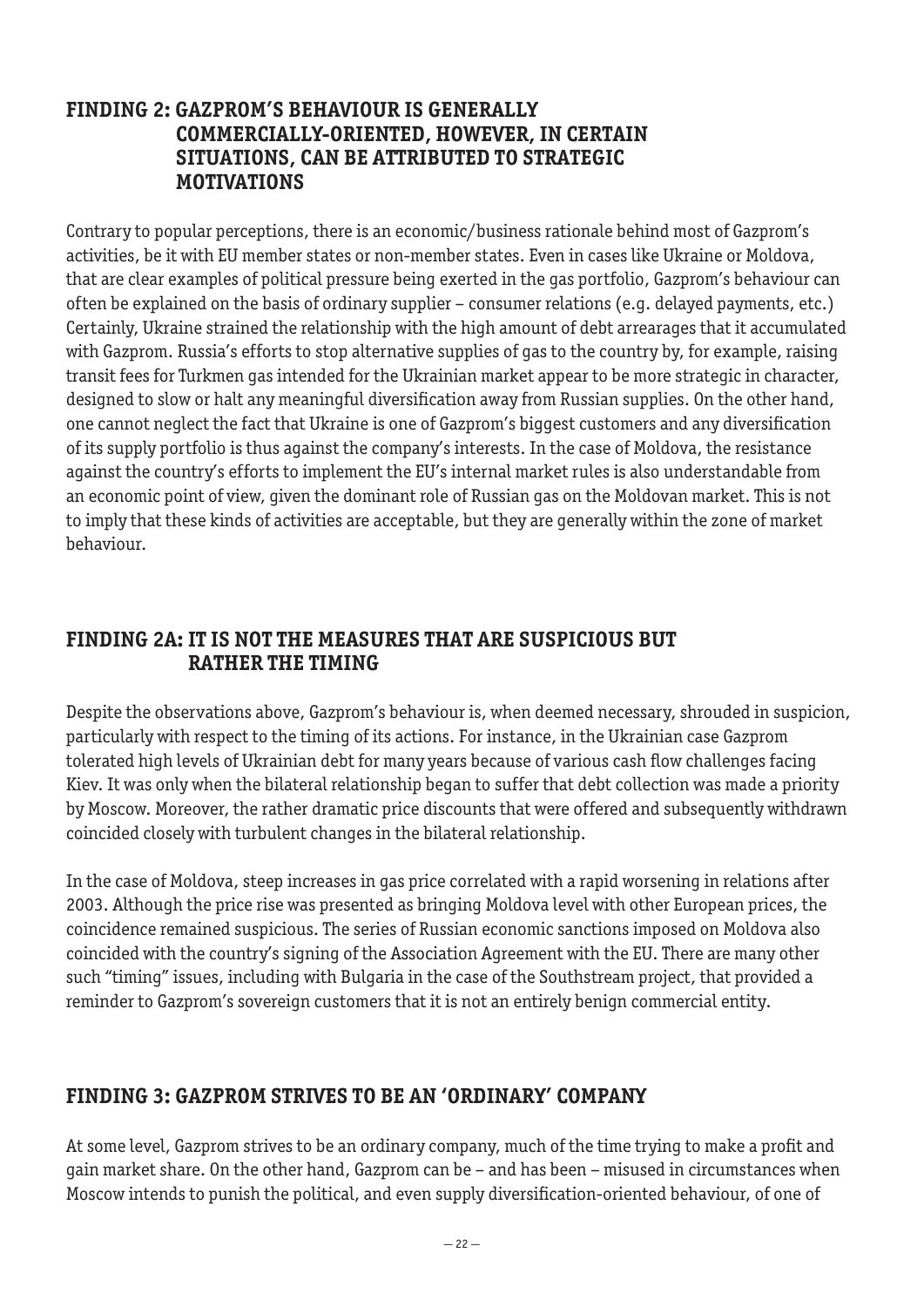it country clients where possible. Acknowledging this potential, Gazprom's leadership is fully aware of the new operating environment in CEE countries that it is facing and the resulting diminution of their leverage over time. Accordingly, the company has a strong incentive not to take non-commercial actions that could accelerate CEE efforts to exit Russian energy dependencies. Ironically, the principal risk to Gazprom's European operations may be the Kremlin itself that, at times, does not seem to adequately appreciate the tentative position of the Russian gas giant in the European marketplace.

Furthermore, the desire to preserve Russia as a dominant supplier is not always just a one-way proposition. Given the historical roots, certain social and political groups in the CEE countries are still prone to make deals with Russia regardless of the potential impact on a country's energy security or Russian foreign policy discourse. It is thus no wonder that shady deals, including bribery, occur in such an environment as well as Russia's inclination to use the 'energy weapon'.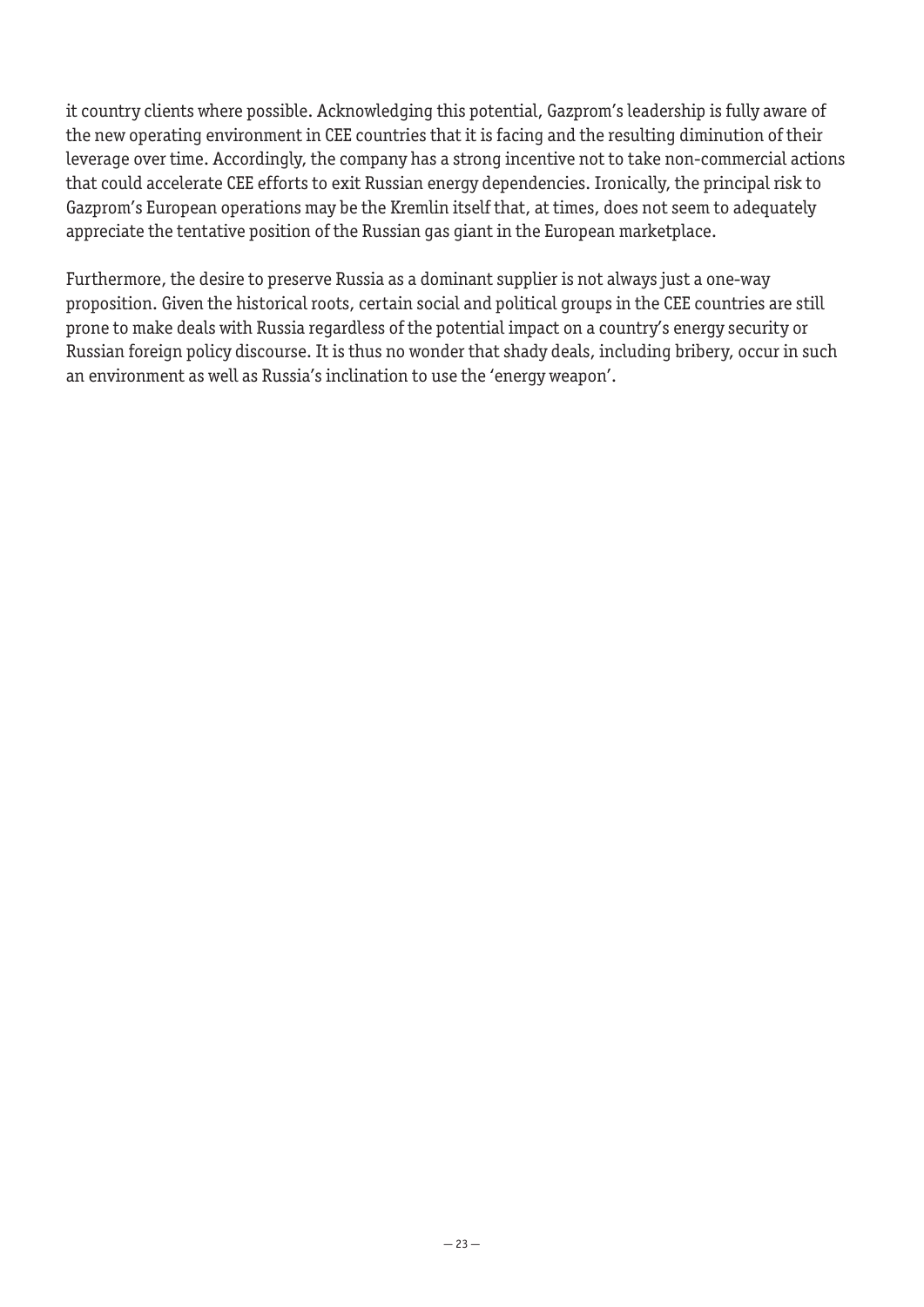# **GAZPROM'S ACTIVITIES IN THE ASIAN MARKET**

The findings above can also basically be confirmed in the case of the Asian gas market. That means we took note of the dynamic between for-profit business and Russian geopolitical goals, with an emphasis on the former, all shaped by local and international markets. In short, this is the framework in which Gazprom operates in Asian gas markets. The main findings appear below.

## **FINDING 1: GAZPROM IS A COMMERCIAL ENTITY, BUT A STATE-OWNED POLICY TOOL WHEN NECESSARY**

Similar to the company's position vis-a-vis Europe going back decades, Gazprom has been under considerable pressure to perform in the context of Moscow's Eastern energy strategy. This strategy reflects various factors related to both internal concerns (e.g. gaining better control of the Russian Far East region afflicted by deindustrialization and depopulation) and foreign policy goals (e.g. strengthening Russia's position in the rising Asian energy market). During Putin's second term in office (2004-2008), Gazprom was gradually strengthening its position in Eastern Siberia and the Far East, preparing for gas exports to Asia, often through "resource nationalist efforts."

In 2007, the company was authorized to implement the Kremlin's Eastern Gas Program. The Russian government also interfered significantly with Gazprom's external energy business plan, especially after Putin's re-election in 2012. Pressure from the government was one of many factors that contributed to the conclusion of a long-awaited gas deal with China in May 2014. That said, the government's policy framework is not the only factor affecting the company's conduct, hence Gazprom cannot be considered as just an instrument of the Russian government, at least on a day to day basis. For instance, during the negotiations on gas supplies to China, Gazprom clearly insisted on more favorable commercial terms as well as improved economic viability.

# **FINDING 2: IN MOST CASES, GAZPROM'S BEHAVIOUR CAN BE ECONOMICALLY JUSTIFIED**

Also in its Eastern energy strategy, there is generally an economic rationale underpinning most of Gazprom's activities in the implementation of Russia's Eastern energy strategy. The company repeatedly demonstrated its determination to achieve business goals in the gas export projects it has pursued in China and elsewhere in the region. The compromises which were most often reached tended to be more favorable for China than Gazprom, but this is not solely the result of political pressure from Moscow, but also the company's deteriorating position vis-à-vis its competitors in the international markets.

# **FINDING 3: GAZPROM TRACKS WITH ITS BUSINESS ENVIRONMENT**

 In the case of Asian gas markets, Gazprom typically does what the market allows it to do and no more. Several changes in Gazprom's export strategy, which were observed during the course of 2014, indicate that the company flexibly adjusts its conduct based on the opportunities and obstacles present in the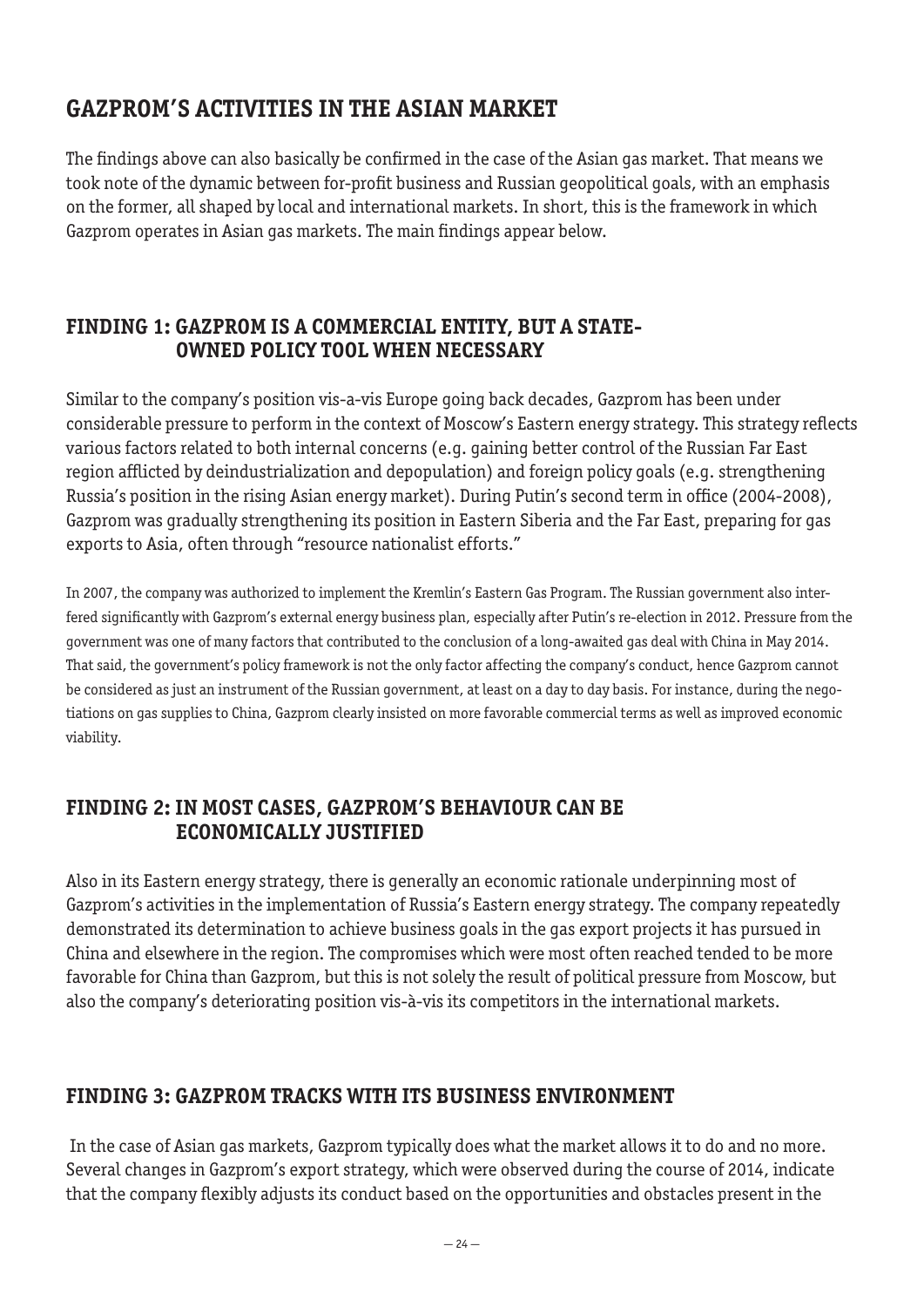local market as well as other regional gas markets. The new "Gas Export Law" reduced Gazprom's monopoly over LNG exports in December 2013. Nonetheless, Gazprom pressed ahead with its determination to maintain the dominant role in the East by proceeding with its operating, as well as planned, LNG export projects.

When the U.S. and the EU imposed sanctions against Russia, it started to affect the position of Gazprom's domestic rivals as well as its own LNG projects developed since 2014. The company announced another switch in its export strategy, returning to gas pipelines to China (the Eastern as well as Western routes). Concerning external factors, Gazprom was aware of the potential negative consequences of its gas deal with China being unsuccessful (i.e. losing its position in a rapidly growing market to competing international suppliers). It is, however, rather easy to understand Gazprom taking the long view of the East's market potential and its willingness to sacrifice some short-term gains to secure its position.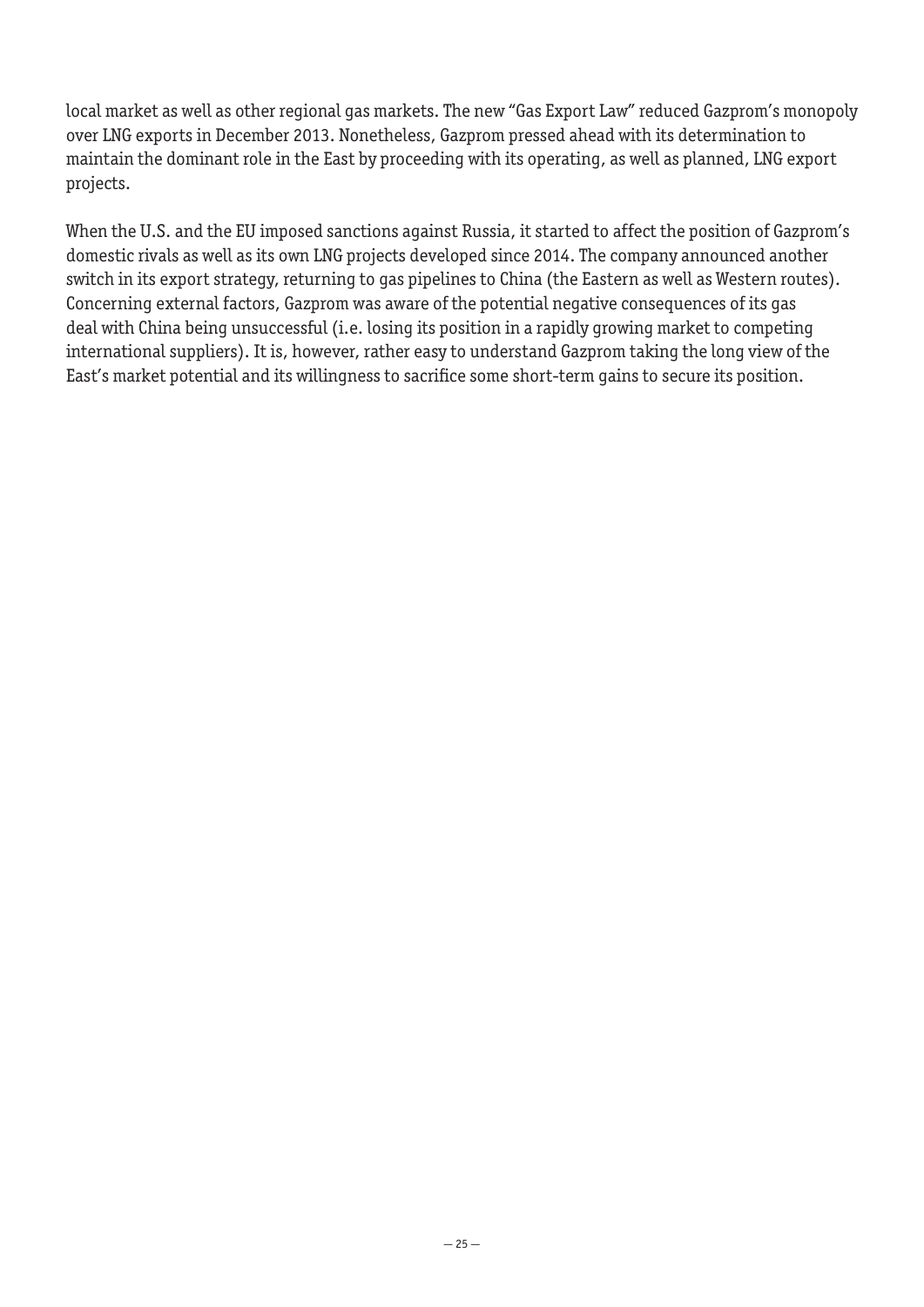# **CONCLUSION**

After an exhaustive research process, several popular assumptions about the operations and behaviour of Rosatom and Gazprom were validated, while several others proved exaggerated or outright incorrect. Rosatom, in particular, faces few competitors in a high-end (technically), high-cost marketplace, and hence is visible and monitored by prospective sovereign customers. The company, therefore, must show extra caution concerning the politicization of any of its actions for fear of market estrangement.

It was primarily for this reason that on March 7, 2014, Rosatom's President, Sergei Kiriyenko quickly repudiated an embargo, announced by President Putin and Deputy Prime Minister Rogozin two days before, of Russian nuclear fuel for Ukraine's 15 Russian-built reactors. The government formally changed its position in Kiriyenko's favor some three weeks later (March 28, 2014). In short, Rosatom understands the concept and perils of reputational risk, but this did not stop the Kremlin from making a reckless policy announcement of this kind.

Even though it appears Rosatom is trying to avoid politicization, when a smaller country takes on a multibillion-dollar, 30-year or more commitment to Russian nuclear power plants (NPPs) and a nuclear fuel supply exclusive, they are being locked in strategically because of largely structural reasons (i.e. the inherent path-dependency nature of the industry). This is why Moscow is prone to package NPP deals with long-term, subsidized financing, non-market terms and conditions and other "sweeteners" that Western competitors cannot hope to provide (e.g. arms sales and other "bigger picture" bilateral benefits).

With respect to Gazprom, it already has a reputation of acting periodically as a "weaponized" stateowned energy enterprise. The research findings, however, indicated that commercial and economic considerations clearly dominate the landscape in the day-to-day operations of the company, particularly in the Asian market and within well diversified and regulated European markets. Its past record indicates that it will go to the water's edge as to what is allowable in the host country, but no further.

Arguably, this is even more the case today given the European market reaction to the Ukraine conflict (and its role in it) and the arrival of competitive new sources of gas, perhaps soon to include U.S. supplies. The Asian market is looking better to Gazprom in the present environment, but it needs to be aware of China's perception that it has the upper hand in gas-related negotiations. Sadly for Gazprom, the research indicated that its dominant position in the CEE countries will likely deteriorate further, as the balance of negotiating power shifts decidedly in favor of the consuming country. A slow-motion escape from undue regional dependency on Russian gas – that has plagued CEE countries for decades – is underway.

Rosatom continues to prosper, but this could be slowed if the EU were to become more robust in holding EU member states, like Hungary, to account for their dismissal of the provisions of EU law. In addition, it is only a matter of time before the non-market, subsidized nature of Rosatom's NPP and fuel contract bids is deemed unacceptable by its global competitors and their respective governments.